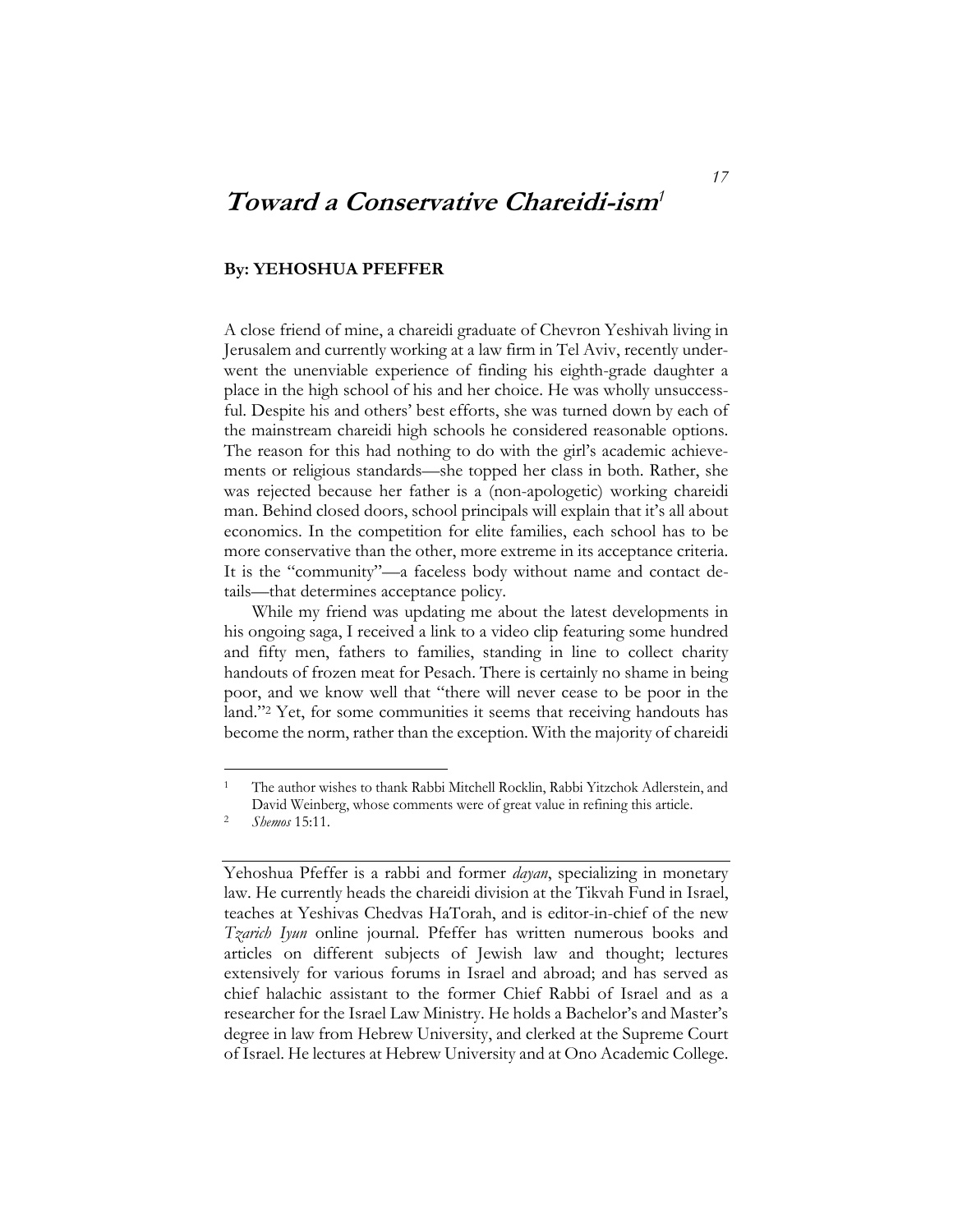men not working, or working in low-paid occupations, high poverty rates are hardly surprising. Women, too, are often limited in the range of professions and choices available to them. A recent conference headed by rabbinic leaders banned outright higher education for chareidi women, warning of the grave dangers these studies involve,<sup>3</sup> while a declaration by a Rabbinic Council for Education announced that no woman with an academic degree will be accepted as a schoolteacher in high schools. These moves intend to thwart the perceived intrusion of secular and careerist goals in Torah families, but of course they also limit options for higher salaries.<sup>4</sup>

The men standing in line to receive handouts will have no problem getting their daughters into top institutions. They pay the price of financial dependency, but reap the benefits of being part of a close, supportive community. My friend, on the other hand, earns a good income and has no need to stand in handout lines—yet he is forced to pay a social cost that is hard to translate into dollars and cents.

Rising social costs on all sides are heralds of change. In a sociological sense, it seems that high poverty rates, an increasing sense of public frustration, and changes in leadership structures have produced a growing body of individuals who feel estranged from the mainstream chareidi body. Depending on multiple personal factors, some "leave the fold" altogether, embarking on an arduous journey out of chareidi society to which some research has been devoted.<sup>5</sup> Many, however, for religious or social reasons, are looking to minimize social costs while retaining their chareidi identity. Some are gravitating from the mainstream outwards, beginning to form their own communities and establish their own institutions. Their relationship with mainstream chareidim is fluid, and their significance thereto remains to be seen. Others remain a part of their home communities, while embarking on career paths that bring them into contact with greater Israel. Some research has been dedicated to this diverse group;6 more will surely emerge.

This article will not dwell at length on matters of chareidi sociology, important though they surely are. Instead, I will seek to elucidate a conceptual framework through which some of the recent trends in Israeli

<sup>&</sup>lt;sup>3</sup> See http://www.kikar.co.il/187092.html (accessed 13.7.2017).<br><sup>4</sup> See http://mobile kiker.co.il/erticle/238873 (eccessed 13.7.20

See http://mobile.kikar.co.il/article/238873 (accessed 13.7.2017).<br>See, for instance, Faranak Margolese, *Off the Derech: Why Observant Jews Leave Judaism: How to Respond to the Challenge* (2005); for the challenges of those who leave, see Roni Berger, "Challenges and Coping Strategies in Leaving an Ultra-Orthodox Community," *Qualitative Social Work* 2015, Vol. 14(5) 670–686. 6 See Haim Zicherman, *Black, Blue-White* (Tel Aviv: 2014) [Hebrew], pp 99-111,

<sup>335-344.</sup>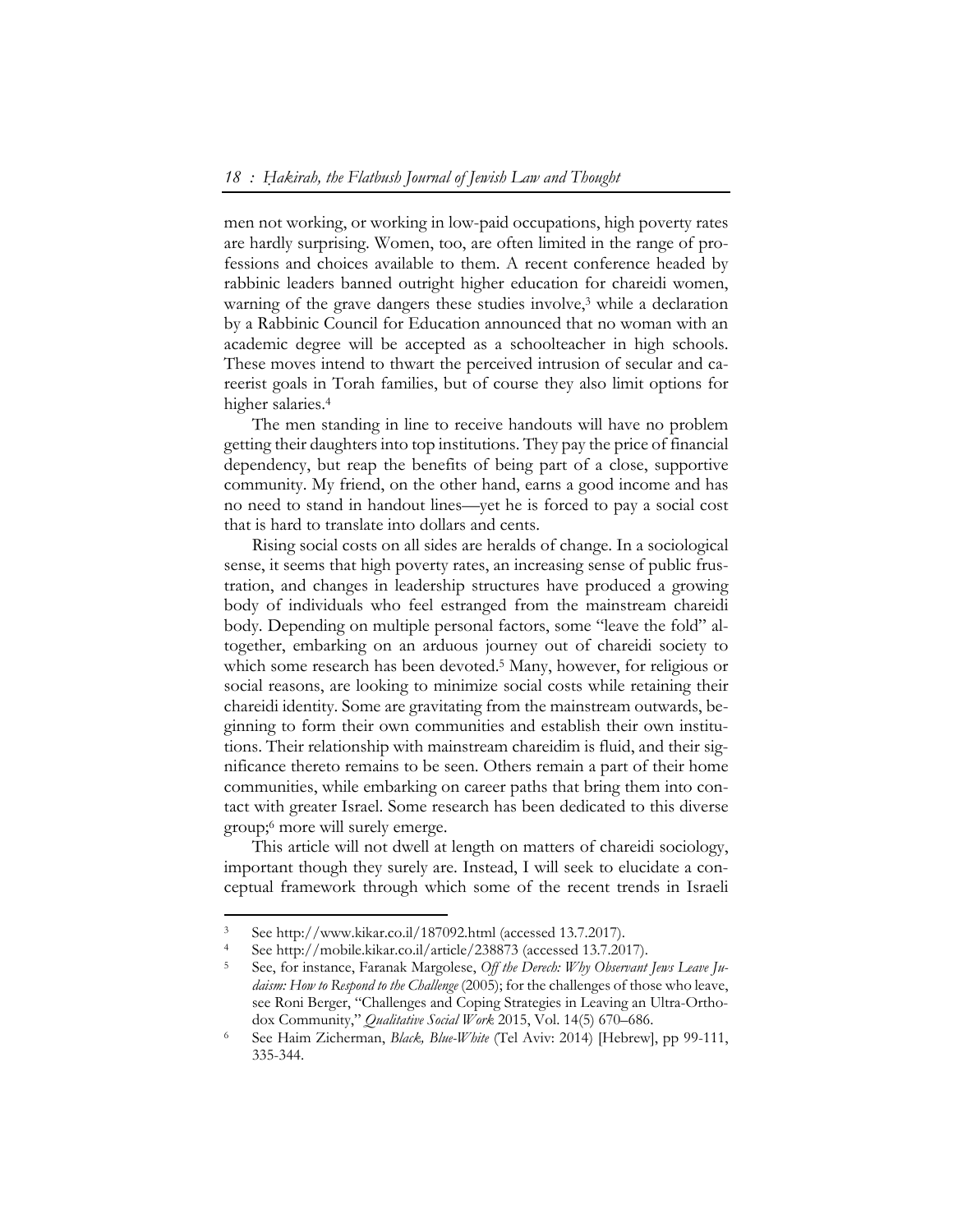chareidi society can be better understood. Many in chareidi society today face a tricky convergence of deep isolationist impulses with increasing integration into broader society, and it seems of the essence to articulate such a framework, which can provide not only an understanding of the present, but even a modicum of guidance for the future.

I will therefore not address the matter of whether chareidi society will head toward greater integration with non-chareidi Israel in areas such as workforce participation, higher education, political and civil involvement, law, responsibility for government and legal institutions, and others. It seems this question already has a clear answer, which is hardly set to change—though one can never know. The question rather is how to ensure the preservation of all that is good and pure in the chareidi model, while accepting partial integration with general society as a fact. Doing so is important not only for the benefit of those individuals already committed to a path of greater involvement in civil society; it is crucial even as a response to those who assert that loyalty to the chareidi ideal and broader civil involvement are incompatible, a contradiction in terms.7 This model will need to combine the disposition to preserve with the capacity for change—to use Edmund Burke's formulation, to which we will return later—and to realize the dual goal in the specifically Jewish context of chareidi society. I believe an intellectual investment in this direction can reap significant returns; and I hope this article can perhaps constitute one small step toward this achievement.

#### **Choosing Between Books**

 $\overline{a}$ 

In my limited experience, the chareidi man (or woman) who decides to broaden his (or her) horizons beyond the enclaves of chareidi society whether out of an intellectual search for the truth, a concrete vocationrelated need or simple curiosity—will often begin his (or her) journey accompanied by thinkers from the left side of the political spectrum.

I have met many such individuals personally, and have communicated virtually with still more. They are typically young men, dressed in full chareidi garb, walking briskly or perhaps a little nervously, and holding opaque bags whose content is kept close to their hearts. From my experience, the bag is likely to hold library volumes of progressives such as

In one of our heated conversations, a noted author of several pamphlets making this argument told me that leaving the protective enclave of the *beis midrash* is equivalent to placing oneself before a firing squad. It follows that even somebody clearly incapable of dedicated Torah study should rather waste his in the study hall than commit spiritual suicide. The onus is upon chareidi "integrators" to demonstrate that this is not the case.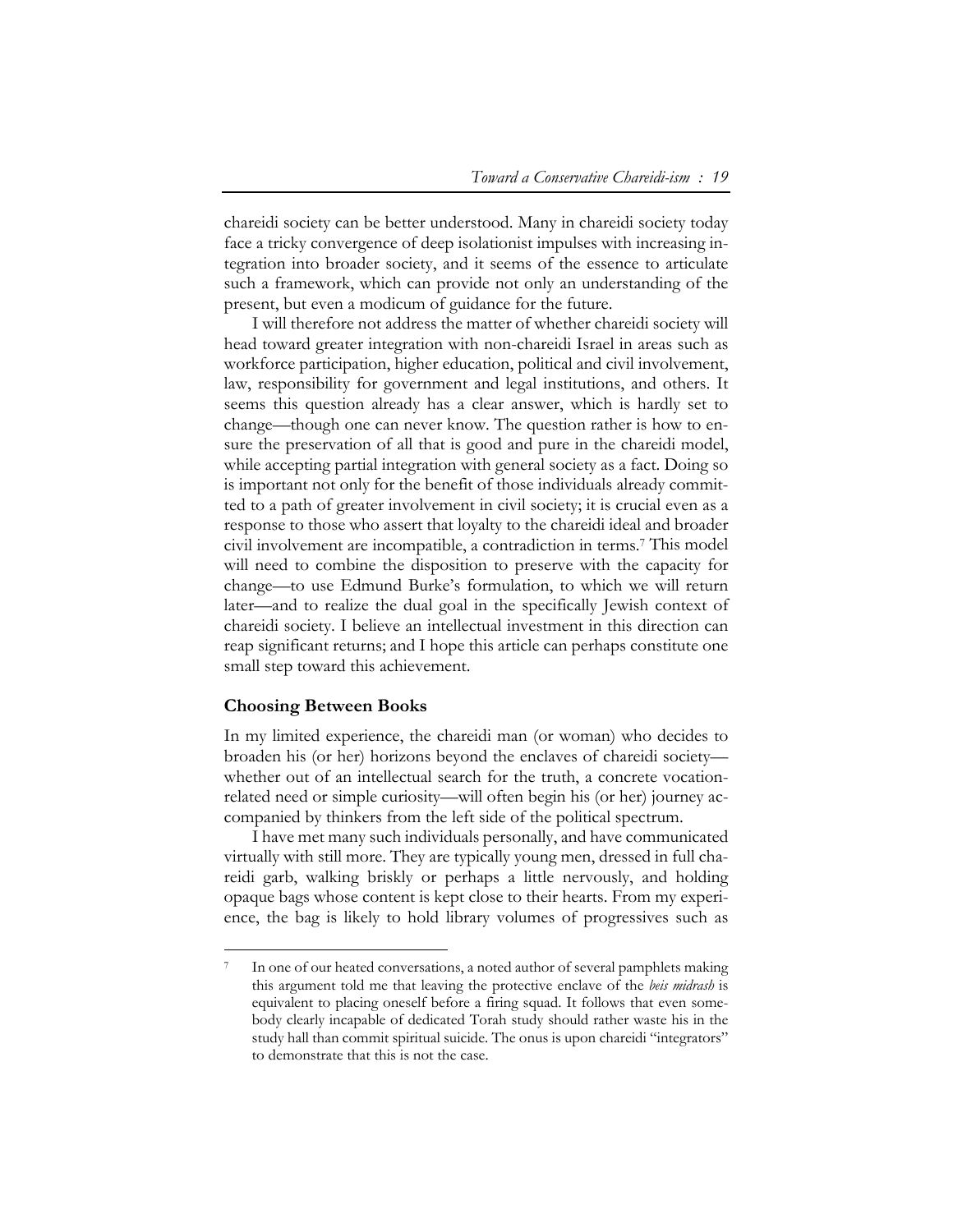Michel Foucault and Albert Camus, or Jewish thinkers like Emmanuel Levinas or even Mordechai Kaplan (though even I was surprised when an unassuming Gerrer Chasid, *hoyzn-zokn* and all, told me his first foray into non-chareidi literature was Kaplan's *The Religion of Ethical Nationhood*). I have yet to find the conservative likes of Edmund Burke, Alexis de Tocqueville or Leo Strauss. Even where Orthodox volumes are present, Rabbi Shimon Gershon Rosenberg's (Rav Shagar) original brand of Jewish postmodernism is often there; Rabbi Sacks is a rare exception. It is, I suppose, the way of brown paper bags to favor Foucault over Burke.

This preference has several good reasons. The chareidi bag-bearer is consciously breaking down the normative boundaries, spoken or unspoken, of his social group. In his self-awareness he is non-conformist, and his natural inclination thus leans towards thinkers who endorse liberalism and individualism, writers who perceive institutions as inherently oppressive and beg to dismantle them. Moreover, since the surrounding intellectual atmosphere favors the progressive over the conservative, it comes as no surprise that the first encounter with Western thought is unlikely to be with Burke and Tocqueville; these are simply not the books on the supermarket shelves. Naturally, those (with transparent bags) who court the favors of non-chareidi NGOs eager to enter the chareidi space will go the same way.

But subtle change, if it is to be deep and true, and if it is to preserve all that is good and pure about chareidi Judaism (and there is much), will not come from the radical corners of Western thought. There is what to learn from all intellectual traditions: "Who is the wise?—He who learns from every man."8 But if the goal is to provide constructive responses to contemporary challenges, and not a vision of personal liberation for the oppressed, it seems better advised to look to British moderates than to French radicals (given the choice; there are, of course, other options) to the conservative tradition rather than the progressive one. Yet, I certainly understand those young chareidi persons who turn intuitively to the intellectual Left. I understand them not only because of the leftward inclination of a person paving his individual track in a collective society, or because of the distinct trend of today's enlightenment. Upon reflection, it seems even that the *shidduch* between contemporary chareidi society and classical conservatism raises more friction than it does harmony.

Intuition would predict otherwise. The English rendition of "chareidi-ism" is ultra-Orthodoxy, which, while not a synonym, is certainly complementary with ultra-conservatism. Indeed, there are many policy is-

<sup>8</sup> *Mishnah*, *Avos* 4:1.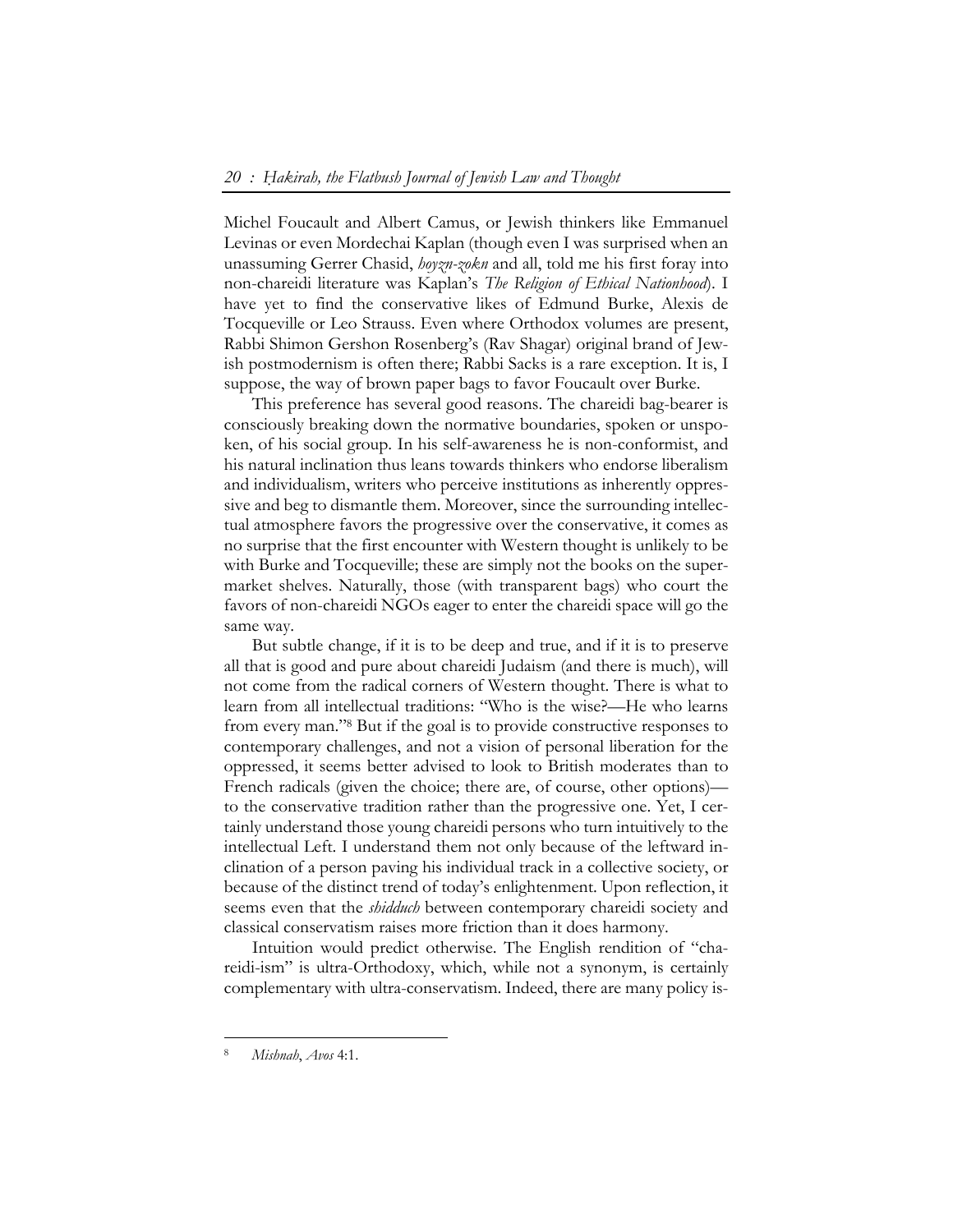sues where the two converge, from morality in the public sphere to prevalent attitudes concerning national security. It come as no surprise that chareidi political parties have predominantly been part of Right-wing political coalitions, which have held power on-and-off since 1977. However, I believe a deeper probe will reveal that the political tradition of conservatism,9 instead of being smoothly coherent with the conservatism of chareidi society, is actually in some tension with it.

Before explaining where this tension lies, it seems important to provide a basic outline of the politically conservative mindset. Following this, I will give a brief account, in very broad strokes, of how the Jewish tradition matches or fails to match the conservative disposition. After these two introductions, I will turn to chareidi society and seek to highlight the significant differences between the conservative mindset and the chareidi persuasion.

#### **Preserving and Improving**

 $\overline{a}$ 

The crux of the conflict between conservatism and liberalism (the modern, progressive version) can be framed in terms of epistemology: What is the most important source of knowledge for human society? The answer (broadly) given by liberalism is human reason, as eloquently articulated by the French philosophical tradition and its disciples (such as Thomas Paine in his *Rights of Man* and *The Age of Reason*). For the conservative tradition, the answer is (broadly) human experience. Conservative thinkers underscore time and again that human society is not merely a blank sheet of paper upon which scribes can write whatever they deem right and proper. The accumulated wisdom of multiple generations must be given appropriate respect, and due caution must be applied to the effect of change from the political-social product that our ancestors bequeathed us. Edmund Burke, in his sharp critique of the French revolutionists who elevated human reason to a height of divinity, stated:

Whilst they are possessed by these notions, it is vain to talk to them of the practice of their ancestors, the fundamental laws of their country, the fixed form of a constitution whose merits are confirmed by the solid test of long experience and an increasing public strength and national prosperity. They despise experience as the wisdom of unlettered men; and as for the rest, they have wrought underground a mine that will blow up, at one grand explosion, all examples of

For purposes of this essay, when I refer to the political conservative tradition I mean the Anglo-American conservative tradition, rather than the European or Russian versions. Even within the Anglo-American tradition there are of course different streams and versions; I will not do these distinctions justice.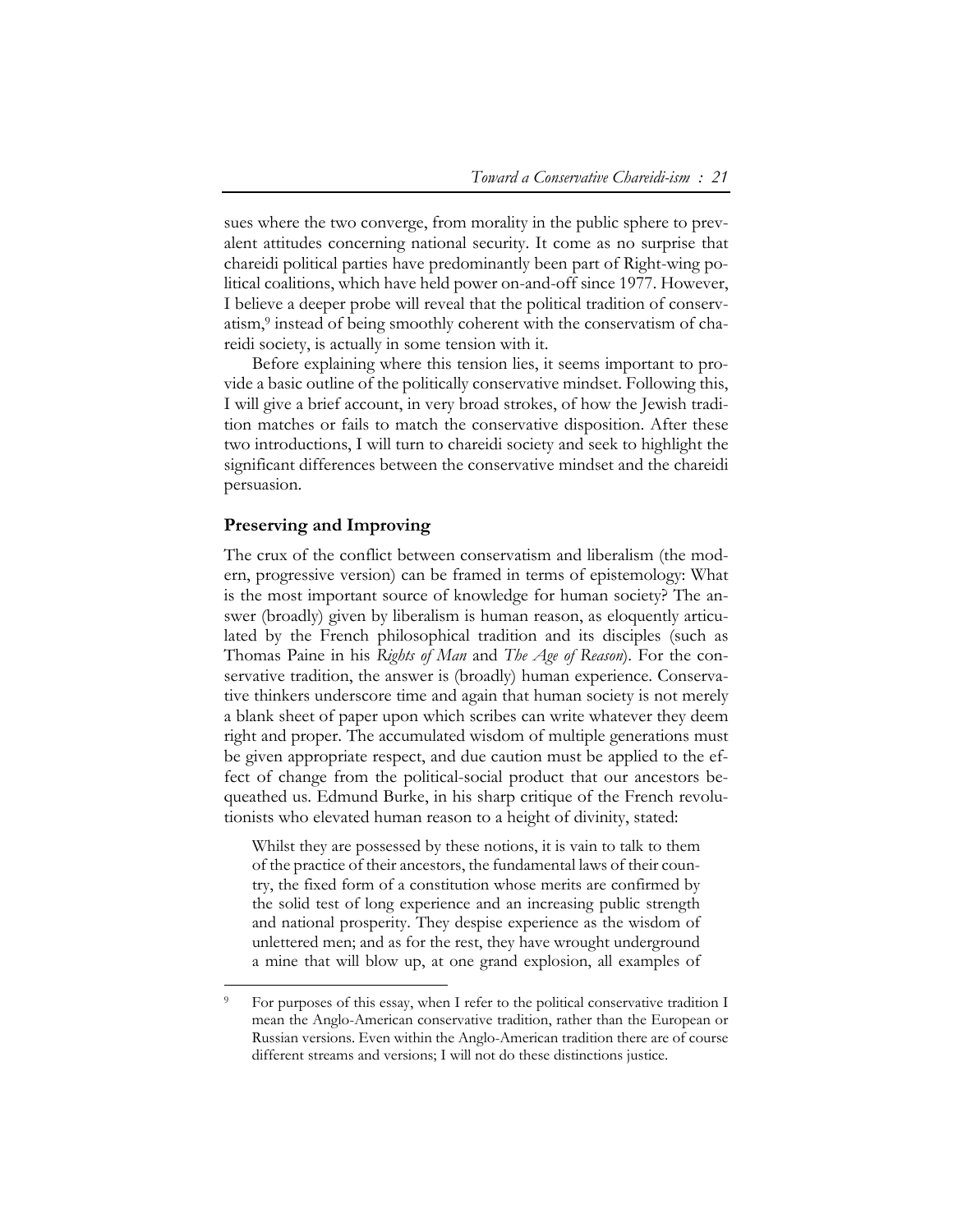antiquity, all precedents, charters, and acts of parliament. They have the "rights of men." Against these there can be no prescription, against these no agreement is binding; these admit no temperament and no compromise; anything withheld from their full demand is so much of fraud and injustice. […] The objections of these speculatists, if its forms do not quadrate with their theories, are as valid against such an old and beneficent government as against the most violent tyranny or the greenest usurpation.10

In the eyes of the conservative, a central political virtue (some would even say the most central) is therefore *prudence*. Conservatives pay a deeply set respect to existing social institutions that have passed the test of time, from the family to government agencies, and are wary of collapsing them in the name of progress. Irving Kristol noted that in the enlightened, progressive mindset "existing institutions could be legitimized only by reason: not by tradition, not by custom, not even by the fact that they seemed to be efficacious in permitting men to lead decent lives, but only by reason."11 Contrary to this approach, the conservative outlook holds that a certain collective wisdom and purpose inheres in long-lasting institutions. As Kristol continues, "the fact that we don't perfectly understand or cannot perfectly explain why they work is no defect in them but merely a limitation in us."

Prudence, however, does not preclude change. Certainly, there are changes that the conservative persuasion will concede are right and necessary—hence the rarity of conservatives who wish to reestablish monarchic rule, or those who yearn for a return to the institutions of feudal Europe. Burke spoke about a "disposition to preserve and an ability to improve," the underlying premise being that the latter is required for the proper execution of the former: without the capacity for adaptation to new circumstances, the old itself will stagnate and cease to function as it should. But for the conservative disposition, such changes are the result of organic processes that take place over a historical progression, and not of an artificial imposition of an idea or ideology, however lofty it might be, on a given society. For this reason, conservatism has been categorized as the "negation of ideology." Abstract thought has its place, but the drive to realize a perfect abstract in real life must be tempered by a respect for custom and tradition.

This does not mean that a conservative must hallow the present—a danger we are too familiar with. An accusation of doing just that was levelled at Michael Oakeshott, who claimed that being conservative is "to

<sup>10</sup> Edmund Burke, *Reflections on the Revolution in France* (Indiana, 1987), p. 51. 11 Irving Kristol, *Utopianism, Ancient and Modern*.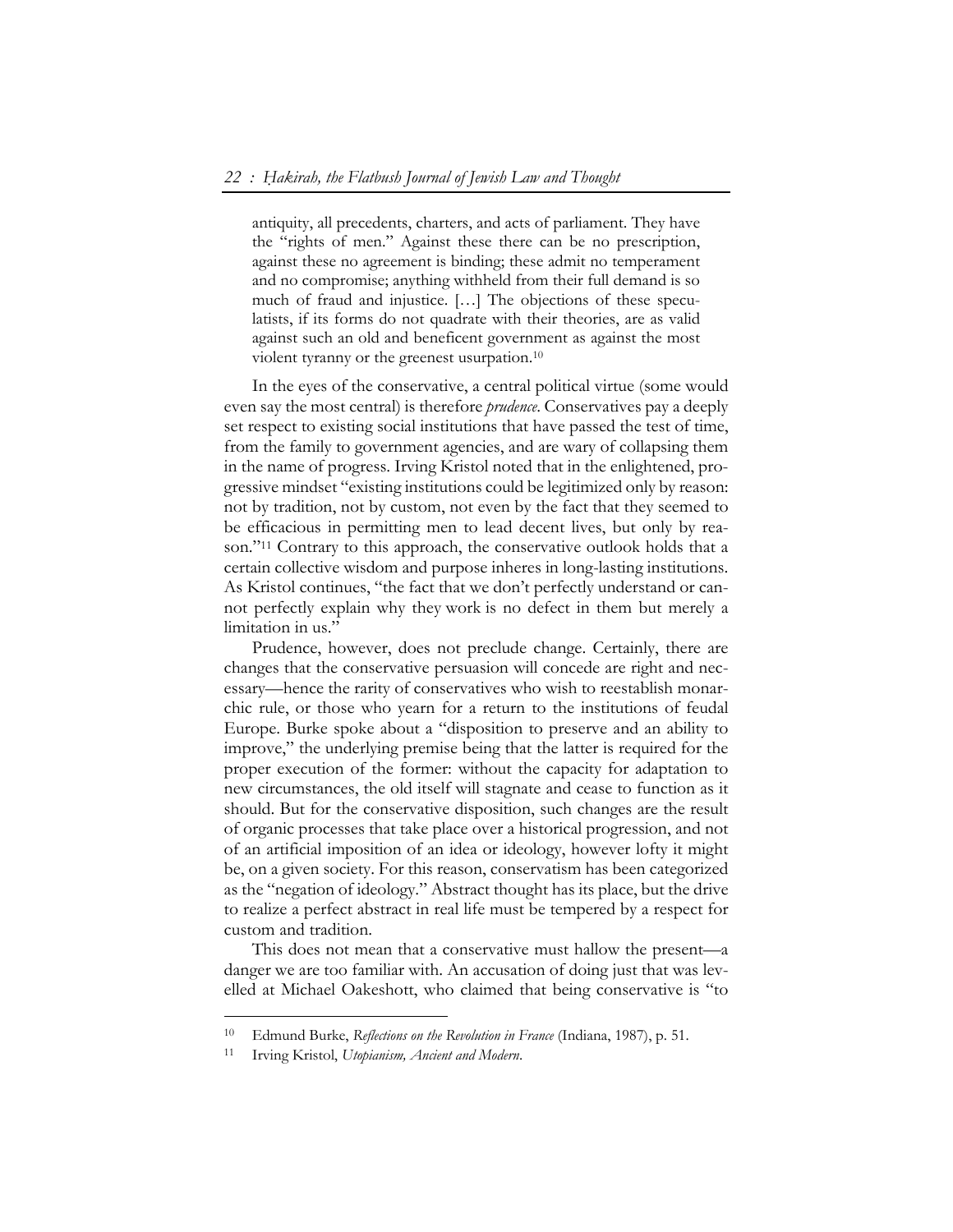prefer the familiar to the unknown, to prefer the tried to the untried, the actual to the possible, the limited to the unbounded, the near to the distant, the sufficient to the superabundant, the convenient to the perfect, present laughter to utopian bliss."12 Oakeshott effectively isolates the present, which might provide a good recipe for stability, yet fails in furnishing the human condition with a deep sense of meaning. Irving Kristol challenged this, asserting that the Jewish and Christian traditions link us inexorably with past and future, transcending the present even as we live it. Religion does urge us to sanctify the present in our daily lives, "but always reminding us that we are capable of doing so only through G-d's grace to our distant forefathers."13 At the same time, it presents a core duty "to link our children and grandchildren to this 'great chain of being' […] sanctifying the present […] to prepare for a redemptive future."14

The political vision of conservatism thus offers a combination of respect for existing institutions, prudence concerning social change, and suspicion with regard to ideologies and utopias. It respects the glory of the past and the hope of the future, yet is wary of rushing toward either of them while ignoring the value of present stability. This mindset forms the foundation for a broad set of beliefs largely shared by conservatives of different kinds, ranging from public morality to national security, from economic policy to the definition of a decent education. To mention one general rule, conservatives are generally suspicious of central planning and authority, preferring the practical wisdom of the masses to the planning of the few—hence the preference of the free market model to socialism and its spinoffs. Its attention to consequences (and for some streams, its deep realism) cautions against making too close a connection between the abstractions of academia and the messiness of political reality.15

<sup>12</sup> Michael Oakeshott, "On Being Conservative," *Rationalism in Politics and Other Essays* (London: Methuen, 1962), 169.<br>
<sup>13</sup> Irving Kristol, "America's Exceptional Conservatism," *Neoconservatism, the Auto-*

*biography of an Idea* (New York: The Free Press, 1995), p. 375.<br><sup>14</sup> *Ibid.* 15 This is reflected, for instance, in cabinet picks of Republican and Democrat es-

tablishments. In comparing the very different cabinets chosen by the last two U.S. presidents, Kayleigh McEnany wrote that "President Barack Obama filled his Cabinet with individuals whose greatest achievements were dreaming up unworkable Democratic utopias from the far-off perches of academia and Washington bureaucracy. By contrast, President-elect Donald Trump has appointed doers and captains of industry" (Kayleigh McEnany, "A Tale of Two Cabinets: Obama's cronies vs. Trump's captains of industry," *The Hill* (12.13.16); https://goo.gl/KTfVxE). Trump is a far cry from the conservative statesman, but in terms of his cabinet picks he followed conventional party lines.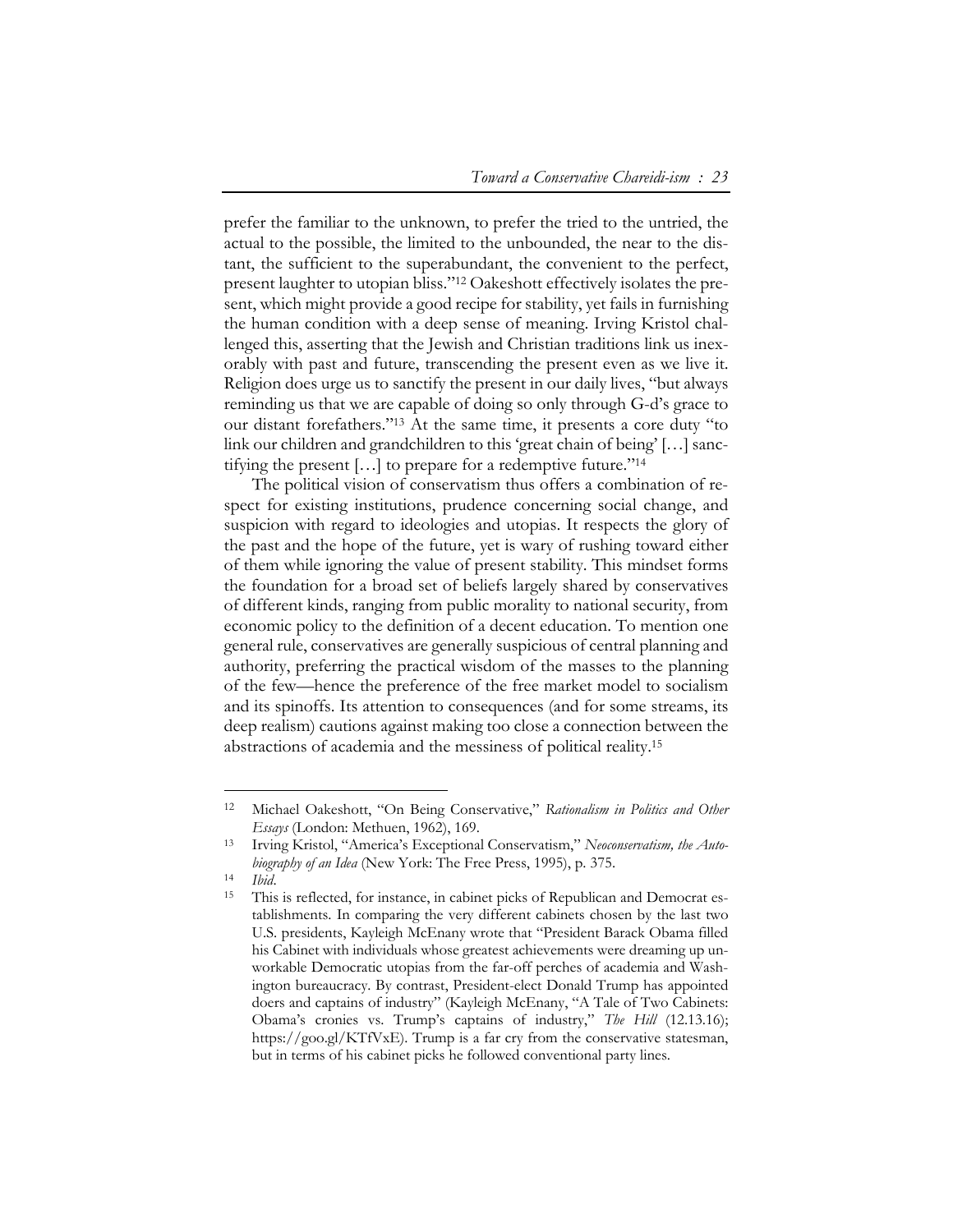### **Tradition, not Stagnation**

Judaism is identical to conservatism. A brief scan of the Bible should suffice in bringing us to this conclusion. In the Epilogue to his recent *A History of the Jews*, Paul Johnson has provided an eloquent description of Judaism's contribution to moral thought:

All the great conceptual discoveries of the intellect seem obvious and inescapable once they have been revealed, but it requires a special genius to formulate them for the first time. The Jews had this gift. To them we owe the ideas of equality before the law, both divine and human; of the sanctity of life and the dignity of the human person; of the individual conscience, and so of personal redemption; of the collective conscience, and so of social responsibility; of peace as an abstract ideal, and love as the foundation of justice; and many other items which constitute the basic moral furniture of the human mind. Without the Jews it might have been a much emptier place.<sup>16</sup>

In their contributing "more to civilize men that any other nation that ever inhabited this earth" (to cite John Adams), the Jews had little respect for the divine right of kings. In terms of political order, Rabbi Jonathan Sacks has thus written that ancient Judaism was anything but conservative—this by contrast with other cultures of the Near East:

The religious passion of the ancient world was, above all, for order in the midst of an ever-threatening chaos, whether in the form of floods and droughts, foreign invasions, or damaging internal conflicts of power. The mindset of myth is profoundly conservative, seeking to canonize the status quo. […] Compare this with the exhilaration of Hannah's song of thanksgiving when she gives birth to a long-awaited son: "The Lord sends poverty and wealth; He humbles and exalts. He raises the poor from the dust and lifts the needy from the ash-heap" (I Samuel, 2:7–8). For the first time, G-d is associated with change, transformation, revolution.<sup>17</sup>

It is no coincidence that after receiving basic political rights, Jews of the nineteenth and twentieth centuries were on the whole a force for revolution rather than for political stability *per se*, most prominently of course in the Bolshevik revolution. There are many factors that contributed to this phenomenon, yet it stands to reason that the biblical-Jewish search for justice, equity, and compassion was a deep part of it.

<sup>16</sup> Paul Johnson, *A History of the Jews* (London: 1987), p. 585.

<sup>17</sup> Jonathan Sacks, *Rabbi Jonathan Sacks's Haggadah* (New York: 2013), p. 30.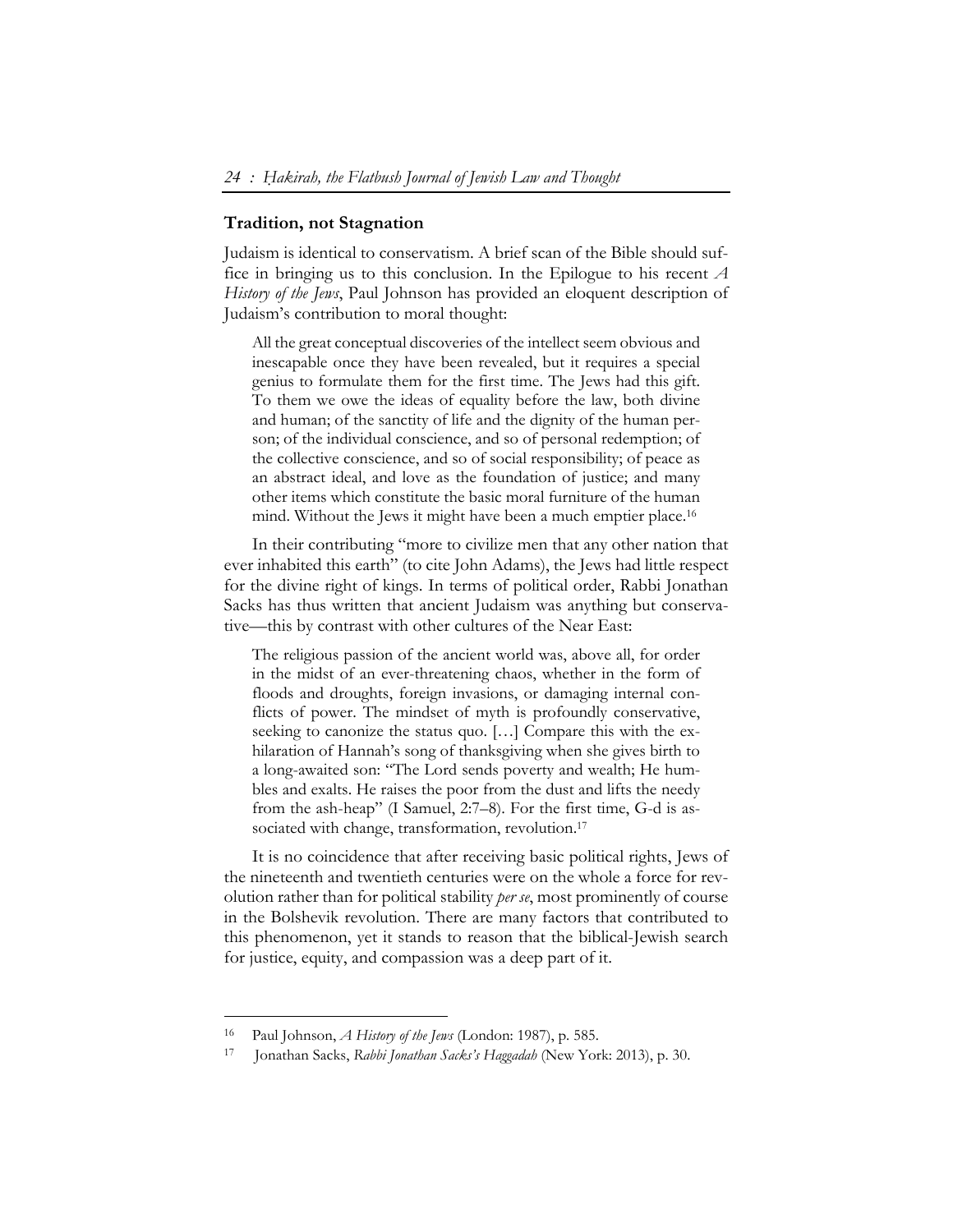Thus, the ethical monotheism Judaism brought to the world has often been a force for revolution—revolution, as Johnson and many others have pointed out, which set the world on a new path of moral redemption. Yet, while revolutionary vis-à-vis the paganism of the ancient world, the progression of Jewish tradition, certainly in its post-Talmudic development, is eminently conservative. The words of Lord John Acton, reflecting on the government sanctioned by Israel and Heaven, are instructive:

The inspired men who rose up in unfailing succession to prophesy against the usurper and the tyrant, constantly proclaimed that the laws, which were Divine, were paramount over sinful rulers, and appealed from the established authorities, from the king, the priests, and the princes of the people, to the healing forces that slept in the uncorrupted conscience of the masses. Thus the example of the Hebrew nation laid down the parallel lines on which all freedom has been won—the doctrine of national tradition, and the doctrine of the higher law; the principle that a constitution grows from a root, by process of development and not of essential change; and the principle that all political authorities must be tested and reformed according to a code which was not made by man. The operation of these two principles, in unison or in antagonism, occupies the whole of the space we are going over together.18

The laws are paramount over sinful rulers; but the constitution grows by "process of development," and not by "essential change." The internal dynamic of Judaism is, indeed, deeply consistent with the Burkean summation of the conservative outlook: a disposition to preserve, coupled with an ability to improve. The source of this structure is the rabbinic exegesis on the word *vehatoros*, "and the laws"19: "This teaches us that two Laws (*toros*) were given to Israel: One Written and one Oral."20 Without the Oral tradition of interpretation that accompanies the Written Law, Jews would be at a loss to understand the way in which many Torah concepts should be performed. But the tradition serves a function beyond merely explaining the intention of the written instruction: by means of a dynamic yet traditional process, it allows each generation to apply the Torah to the changing circumstances of human existence, while firmly anchoring it to substance and procedures that are fixed and immutable. The law itself—its values, underlying principles, basic norms and mechanisms—is eternal. At the same time, there remains room for adjustment

<sup>18</sup> John Emerich Edward Dalberg Acton*, Essays in the History of Liberty* (Indianapolis: Liberty Classics, 1985), pp. 7–8.

<sup>19</sup> *Vayikra* 26:46. 20 *Sifra, Bechukosai* 8:12.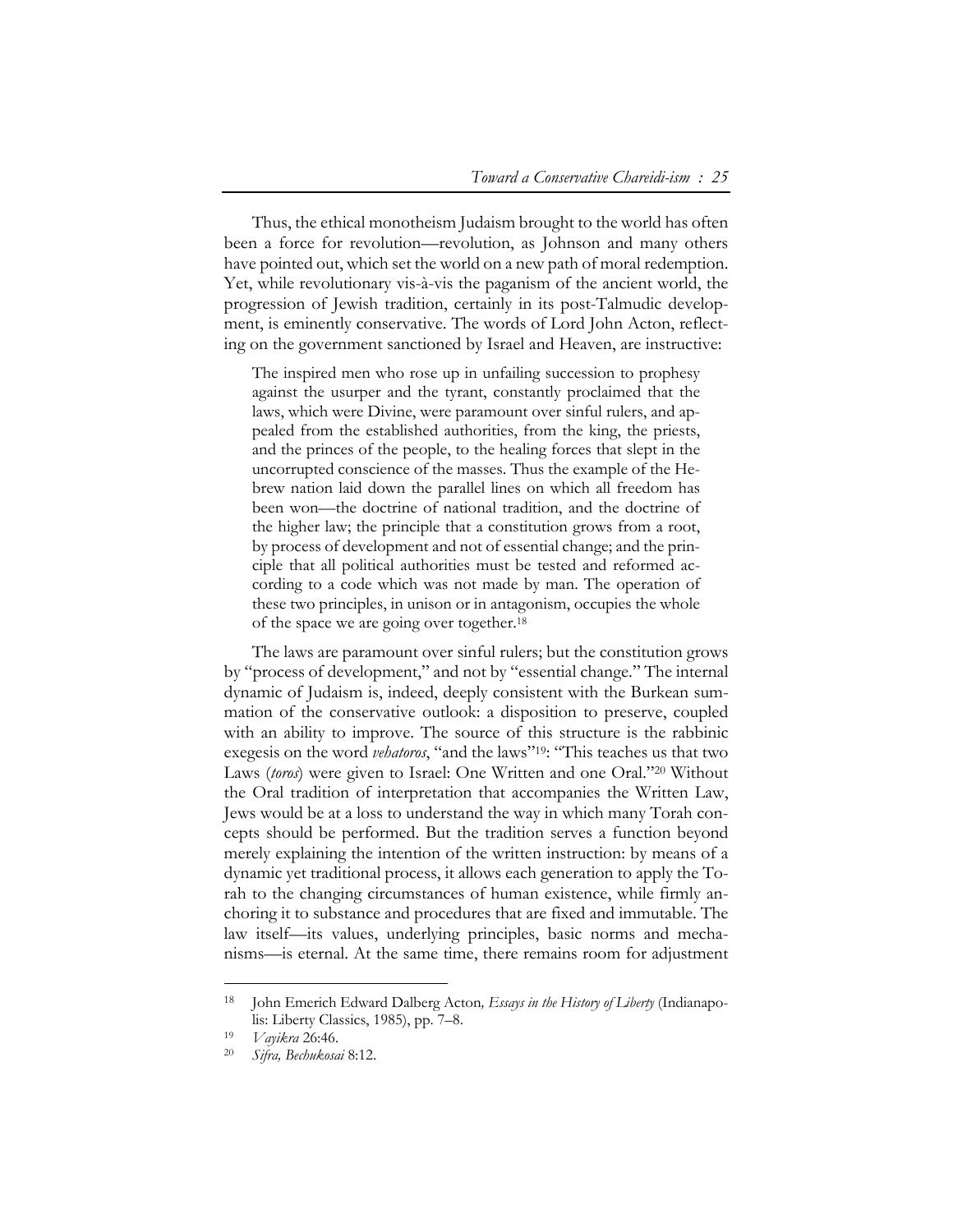in its contemporary application, based on changes in the circumstances of human living. Rabbi Moshe Shmuel Glazner (1856–1925, also known after his written works as *Dor Revi'i*), summed this up in the introduction to his commentary to tractate *Chullin*:

And now: He who does not wish to corrupt the true will now understand that the handing over of the Oral tradition by heart, and the proscription against its commitment to writing, were so that it should not be fixed for all generations, and in order that the hands of the Sages of each generation should not be tied in interpreting the verses according to their understanding. Only thus can the Torah be eternal, for the change in generations and their mindset, their situation and their physical and moral status, require changes in the laws, the enactments and the decrees.21

The combination of an unchanging foundation with an inbuilt capacity for adjustment is representative of the conservative model. It defines an inherent propensity to preserve, together with a mechanism intended to ensure that *halachah*—Jewish Law and custom—should remain forever contemporary. The capacity for change does not draw from a progressive tendency—a fundamental impulse for change *qua* change, undoing the past for a better future22—but is rather essential for the cause of preservation itself. Thus the Vilna Gaon taught that if a person fails to rise, he will inevitably fall.<sup>23</sup> The human condition is always in flux, and lacks a neutral gear: a failure to improve implies inevitable decline. While this is surely true on the individual level, the principle holds true even for human society at large. The only method of preserving good is by effecting positive change. An absence of social advancement is a sure recipe for social decay.

When Hillel the Elder enacted the *prosbul*—a mechanism to circumvent the biblical law of *shemmitas kesafim* whereby debts between Jews are released once in seven years—he was surely not moved by a desire to change the Torah, but rather by the need to preserve it. Hillel saw that on account of the mandatory release, people had stopped lending the poor

<sup>21</sup> Moshe Shmuel Glasner, *Dor Revi'i* (*Chullin*), p. 3.<br>22 As an illustration of this mindset, one that favors revolution over evolution, is found in Immanuel Kant's response to the question "What is Enlightenment": "Enlightenment is man's emergence from his self-incurred immaturity. Immaturity is the inability to use one's own understanding without the guidance of another. This immaturity is self-incurred if its cause is not lack of understanding, but lack of resolution and courage to use it without the guidance of another... 'Sapere aude!'"

<sup>23</sup> Commentary of the Vilna Gaon to *Mishlei* 16:24.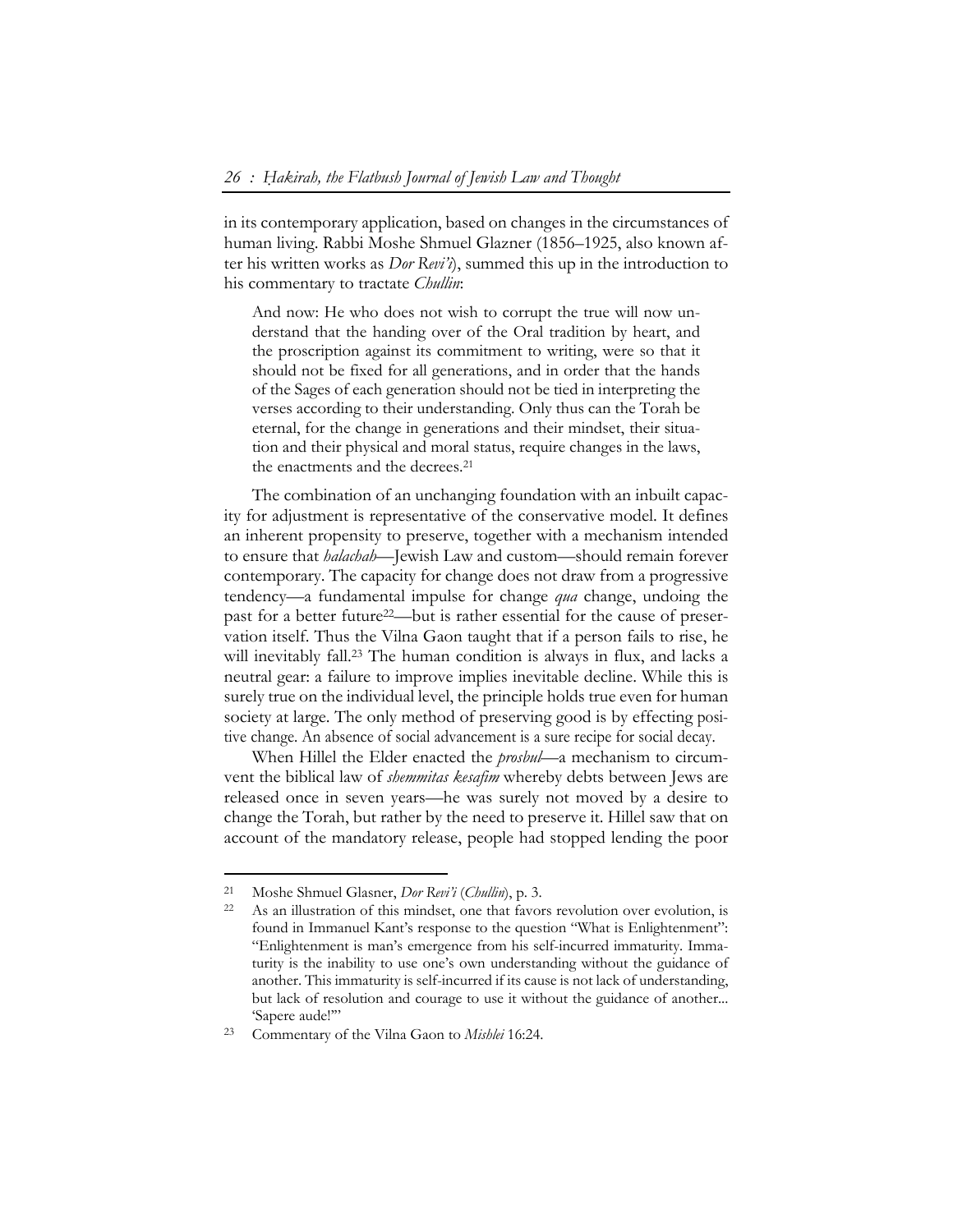for fear they would never see their money back. In financial circumstances deeply changed from the purely agrarian society of biblical times, Hillel saw that rather the injunction of debt release, rather than helping the poor, was actually hurting them. In order to preserve the Torah value of supporting the destitute, Hillel enacted the *prosbul* mechanism, making use of well-established halachic principles that had not yet been institutionalized, so that debt release could be circumvented. Thus, those with the means could continue to lend money to the poor, without concern for losing their wealth.24 The change he legislated was effected to preserve, not to transform. When the Sages decreed that the Oral Law should be committed to writing, despite a long-established precedent not to do so, it was done to preserve the tradition itself, which was in danger of being forgotten.25 And when Rabbeinu Gershom decreed prohibitions against polygamy, against divorcing a woman against her will, and against child weddings, he was ensuring the longevity of Torah values even as he deviated from Torah law.

The authority vested in rabbinic leaders to enact supplementary legislation, and at times to interpret Torah Law anew, ensures the eternity of the Law itself. The ability to "improve," to use the Burkean term, is part and parcel of preservation. In modern times, the kind of enactments and interpretations common to the Talmud are rare. Yet, the tradition remains anything but static, as a cursory glance at differences between Sephardic and Ashkenazic Jewry (in terms of laws, customs, culture and folklore) will demonstrate. Though the "sealing" of the Talmud reduced the scope of post-Talmudic changes, the difference between the two traditions indicates the considerable latitude that remains for interpretation and alteration.

For a contemporary example of changing halachic praxis, note the following two responses of Rav Moshe Sternbuch (a leading contemporary authority of ultra-Orthodoxy), both relating to in vitro fertilization (IVF). In 1991, Rav Sternbuch came out strongly against the then-new concept, banning the procedure outright for a number of reasons (including the problem of the "spilling seed" from the potential father, the blurring of Jewish lineage and damage to the sanctity of the Jewish People), and arguing that a child born by such means does not relate (in a halachic sense) after his father.<sup>26</sup> In particular, Rav Sternbuch warned of the severe consequences that laboratory mix-ups could cause, which would "ruin the sanctity and lineage of Israel." Twenty years later (2011), Rav Sternbuch

<sup>24</sup> See *Mishnah*, *Sheviis* 10:3–4; *Gittin* 4:3. 25 *Temurah* 14b; see Rambam, Introduction to Mishnah Torah.

<sup>26</sup> R. Moshe Sternbuch, *Shut Teshuvot Ve-Hanhagot*, Vol. 2, no. 689.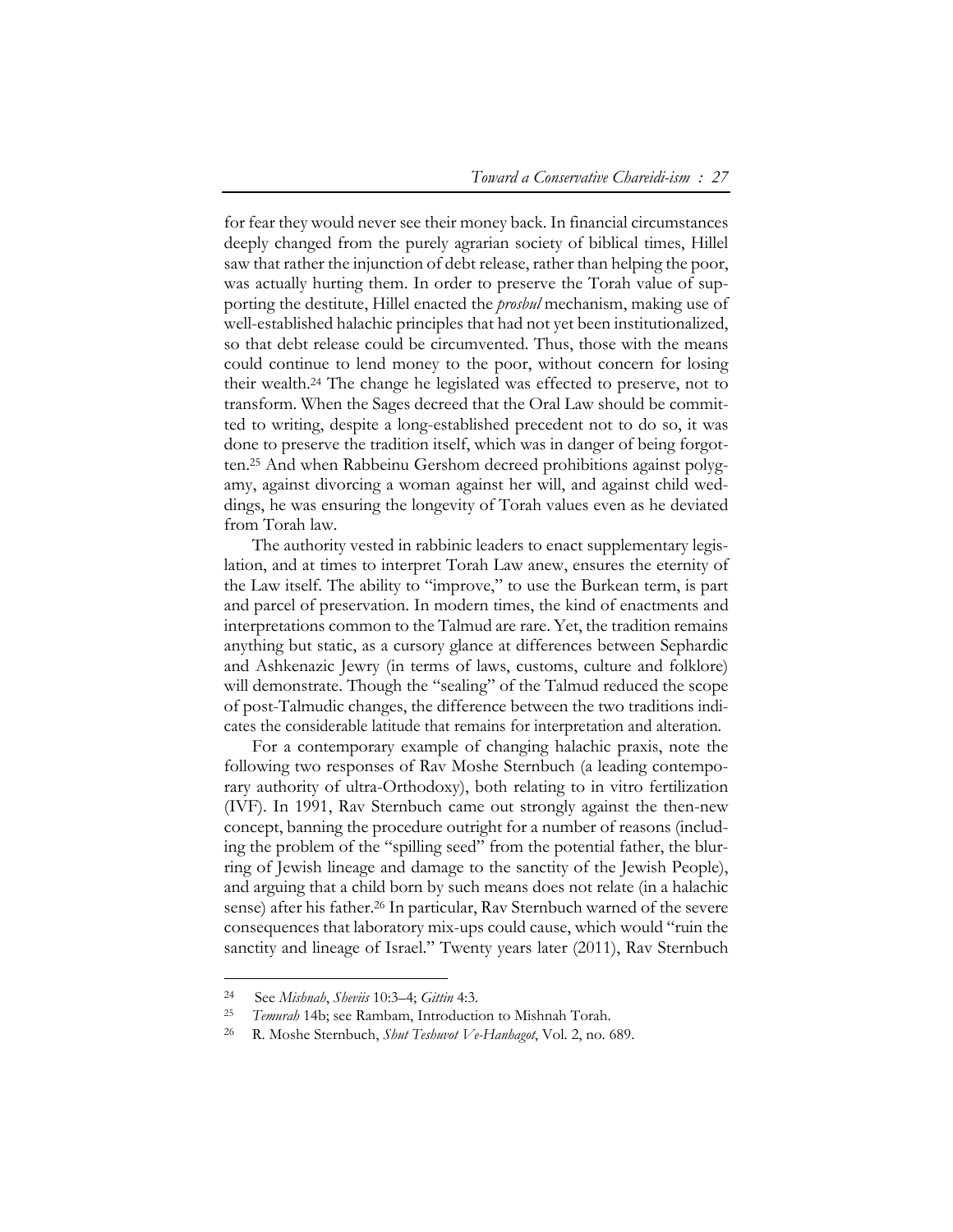had made a comprehensive about-turn on the subject, writing that if the procedure is done under the supervision and advice of expert doctors, then a childless couple has a *full halachic obligation* to pursue the course of artificial insemination. He adds that there is no concern over the halachic lineage of the child.27

Rav Sternbuch encapsulates the "disposition to preserve" coupled with the "ability to improve." In the first instance, his reaction to revolutionary technologies in the field of procreation was wholly negative, for fear of introducing radical and harmful changes into the family unit, and in particular because of concern for mix-ups. These concerns brought him to issue his initially stringent ruling. But after it had been tested by the course of time, which proved that the positive effect (enabling childless couples to bear children) came without a daunting price tag (it was possible to ensure with certainly that no mix-ups occur), he could agree that it is permitted and even obligatory for childless couples.

Rav Shimon Gershon Rosenberg ("Rav Shagar"), a religious-Zionist rabbi identified with neo-Chasidism, gives an eloquent expression of the mindset enabling this process:

In my opinion religious-Zionism must adopt certain ultra-Orthodox strategies and practices if it wishes to survive…. [I]t needs to understand that under certain circumstances, the contradiction between values of holiness and those common to Israeli society is too great (for instance in the matter of hedonism). This requires both a degree of seclusion, and also an isolationist educational outlook that builds an environment appropriate for holiness, alongside the common environments in which we integrate with general society. In these contexts the place of *halachah* is of special importance. *Halachah* must bring the redemption of the past into our world, and therefore it must not be modernized and updated, but must rather lag behind the reality on the surface that changes without abate. This gap constitutes conflict and tension, which are essential in representing the absolute, and express the connection to the past and the realization of the Divine will in the present. On the other hand, however, *halachah* must also be aware of the changes taking place within it, in line with the social changes. It cannot grasp the past in a dogmatic, fossilized manner.28

While maintaining a capacity for change, Jewish *halachah* represents the absolute. It reflects an eternal relationship with G-d, and articulates

<sup>27</sup> R. Moshe Sternbuch, *Shut Teshuvot Ve-Hanhagot*, Vol. 6, no. 241.

<sup>28</sup> R. Shimshon Gershon Rosenberg, *Luchos VeShivrei Luchos* (2013), p. 202.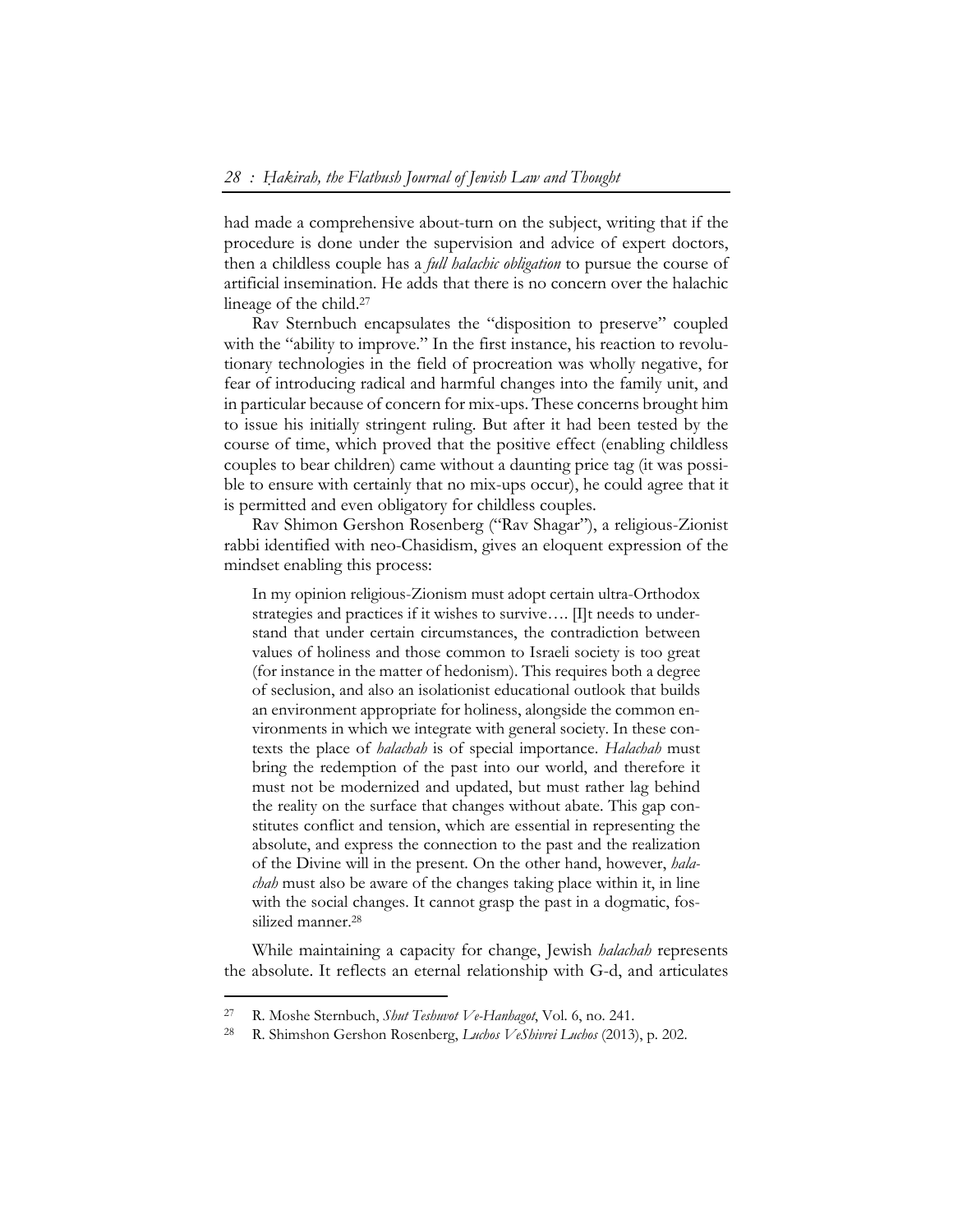values whose underlying meaning remains constant, even if their expression might adjust over time.<sup>29</sup>

Beyond its historical development, the substantive Torah ideal is far from being abstract and theoretical in nature, but relates rather to living practice. Together with providing a description of the good, it instructs us on how this good should be applied to daily life, such that we are urged to "know Him in all your ways."30 The laws of deception (*ona'ah*) ensure that we are not exploitive in our business dealings; tithing and related laws remind us that our yield is the gift of G-d, and we should share it with the needy; the laws relating to marital conduct, together with the Talmudic interpretative tradition, serve to raise marital life "to the personal level of human existence as the natural outcome of the personalization of the relationship between a man and a woman who encounter each other in the completeness of their bio-psychic being."31

Judaism is thus about the elevation of human action in every realm of personal and communal interaction. It is consciously aware of the confines of human nature and the limitations on our ability to create the perfect society, and invests the greater part of its intellectual energy in the everyday spheres of justice and halachic praxis. Judaism operates traditionally within the world, without any pretentions to nullify it; it seeks to improve our surroundings through the toils of self-improvement and a commitment to the Divine law as interpreted by Man.

#### **Between Isolationism and Conservatism**

Those who look at chareidi society from the outside tend to see it through the flattening lens of ultra-conservatism. Chareidim continue to dress today in the fashion of pre-war Eastern Europe; some, in particular Chasidim from certain courts, continue to speak Yiddish; the great majority of chareidi men are bearded; women continue to be banned from holding religious or political public office; rules of public modesty are unchanging; and the model of small and isolated communities continues to flourish.

<sup>29</sup> Rarely, in extreme circumstances, the social model in which *halachah* was enacted did undergo significant change. An example of this is the development of *chassidus* in the 18th and 19th centuries, during which the emphasis of Jewish religious life underwent considerable change in a relatively short time. Under conditions of extreme hardship, the capacity for rapid change is basic for survival. As explained later, the building of the yeshiva community in Israel is somewhat similar.

<sup>30</sup> *Mishlei* 3:6.

<sup>31</sup> Eliezer Berkovits, "A Jewish Sexual Ethics," in *Essential Essays on Judaism* (Shalem, 2002), p. 120.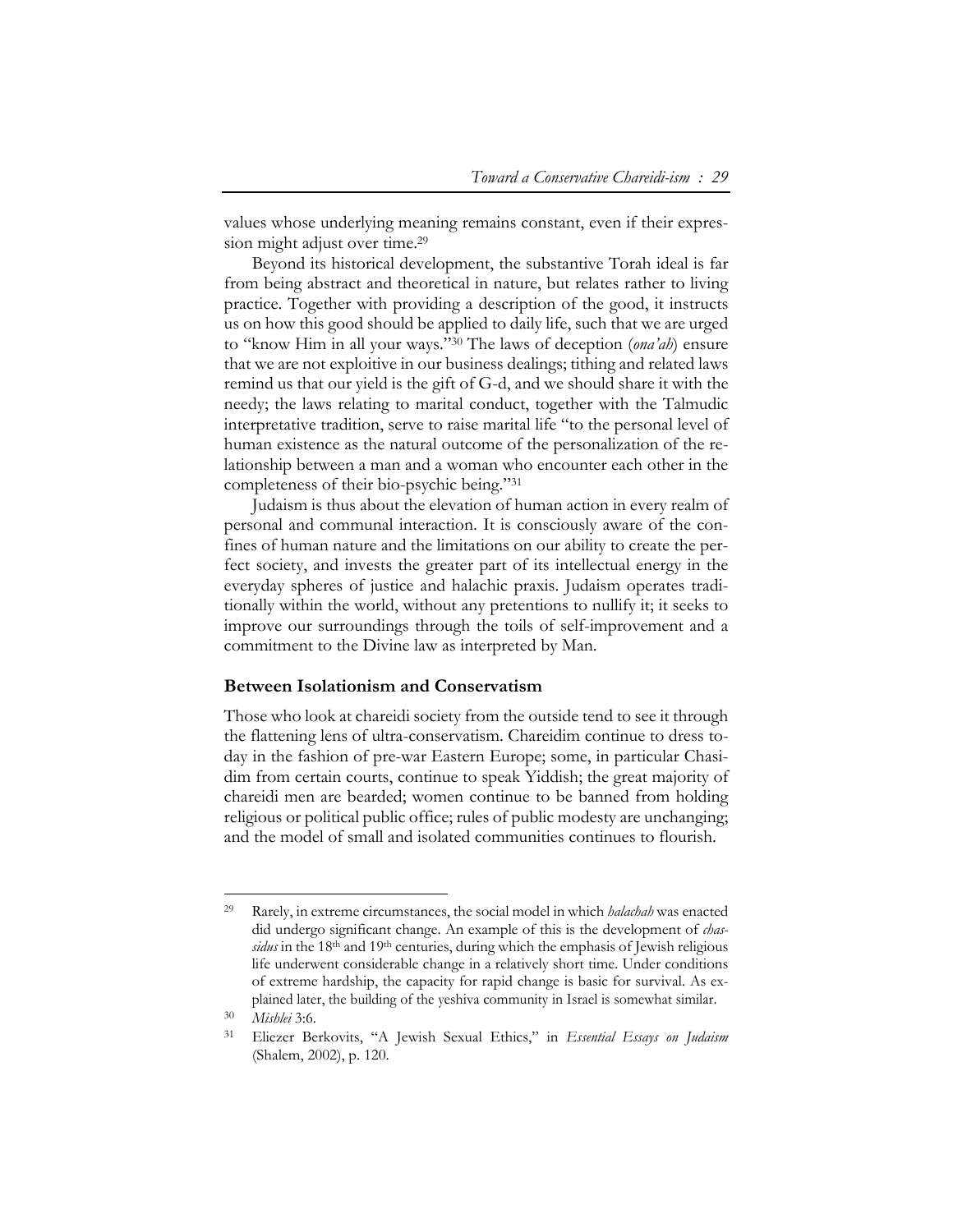Indeed, in its effort to protect Jewish society from the winds of change blowing in from the West, chareidi society adopted a strategy of isolationism as the foundation for its social model. European Enlightenment and Jewish emancipation created a tidal wave of secularization, together with the creation of Jewish reform movements. In turn, these led Orthodox communities to embrace isolationist policies, the more so with regard to Jewish *maskilim*. The trend was strengthened still further in the State of Israel, where the secular leadership looked to forge a new Jewish identity, detached and removed from the exilic model that was depicted as primitive and inferior. The chareidi response to heightened tensions with secular Israeli society was to reinforce the isolationist ideal, raising it to a level that had hitherto represented only part of the chareidi world.32

The segregationist model turned chareidi society into a closed community that takes exception to all and any change, out of concern that it reflects the penetration of outside influences. By way of example, albeit extreme, a recent chareidi publication disparaged current practice of refraining from corporal punishment in the chareidi school system. The argument was that this is surely wrong in principle, "for is it possible that all the generations, throughout the dispersion of Israel, in which corporal punishment was legitimate, were all wrong? Is the situation of education and morality better today, that we should denigrate the methods of the ancients?!"33 The example is admittedly radical, and hardly representative of mainstream public opinion. Yet it does illustrate the kind of argumentation commonly raised by the more conservative branches of chareidi society. The famed expression "new [*chadash*] is forbidden from the Torah" might have been said by the Hungarian luminary R. Moshe Sofer, and implemented first and foremost by his disciples and their communities—but over time it came to represent the *weltanschauung* of the chareidi establishment everywhere.

Based on the sections above, it thus seems that while the basic chareidi impulse is surely conservative—a deep desire to preserve the integrity of Orthodoxy society, a community structured around the upkeep of Torah precepts—its social tools for doing are quite unconservative.34 The

<sup>&</sup>lt;sup>32</sup> Note that this isolationism is not designed to hermetically seal off the community, so much as to allow it to monitor all external influences that might creep in unawares. Chareidim invest much in outreach to other Jews, engaging them on their own turf. But they do so on their own terms, exercising maximum control over the encounters.

<sup>33</sup>*Emet Al-Tila*, Vol. 6 (Adar, 5776), p. 9. 34 See Michael K. Silber, "The Emergence of Ultra-Orthodoxy: The Invention of a Tradition," in Jack Wertheimer (ed.), *The Uses of Tradition* (Cambridge: Harvard,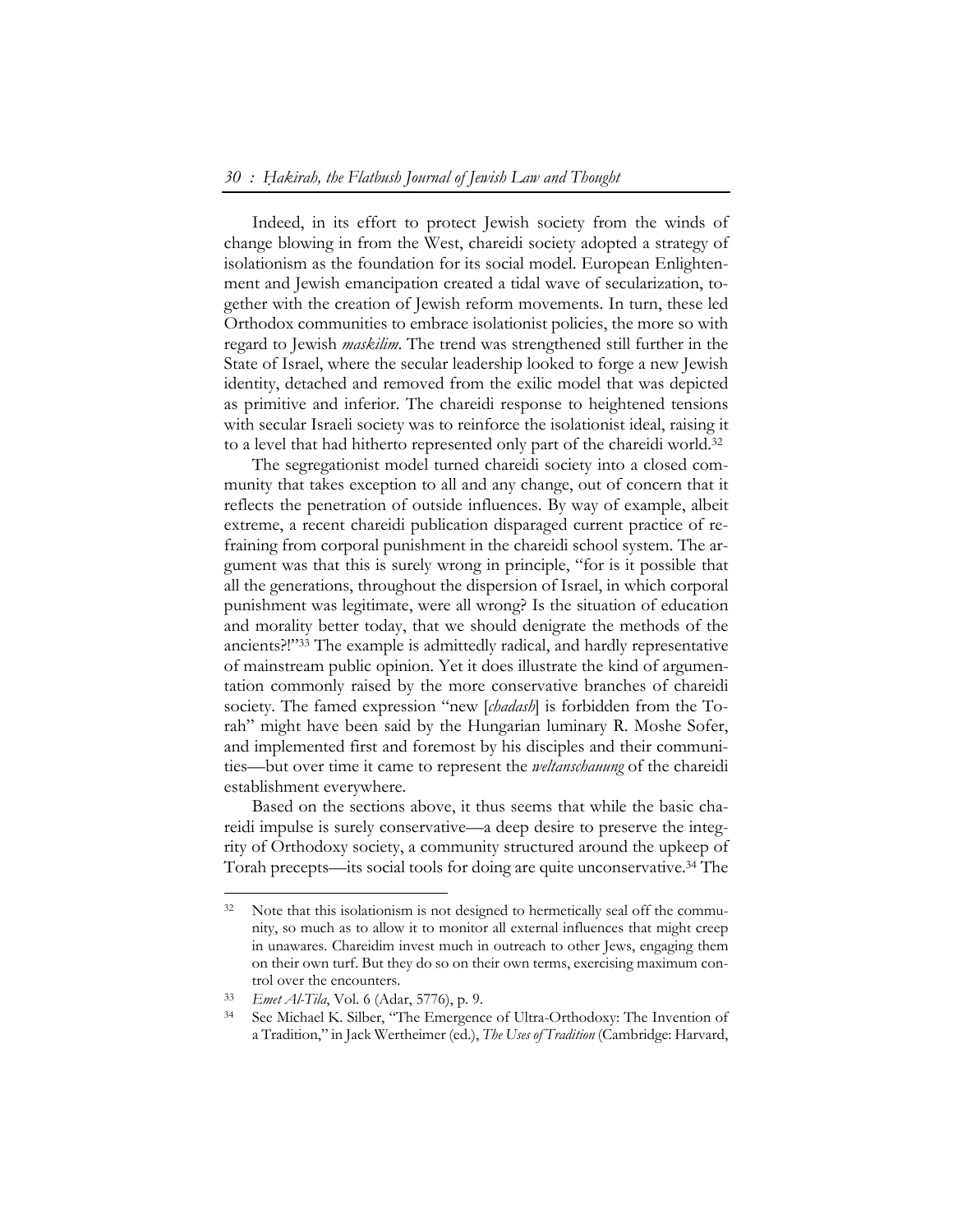idea that "anything new is forbidden" is surely radical; as we have seen, the potential for positive change is built into conservative thought. Even assuming it is chiefly a rhetorical flourish, and that in practice things do change when circumstances demand it, the rhetoric remains significant for setting the tone of a still unrevoked "state of emergency" that chareidi society characterizes.

Moreover, it is important to look not only at a given policy, but even at its immediate consequences. Adam Smith and more recently Robert Merton have shown that social measures will invariably have a range of "unintended consequences"—which is precisely the reason for the prudence advocated by conservatives. It thus transpired that the same isolationist model, whose foundations were deeply embedded in the aspiration to conserve, led chareidi society to stretch its boundaries in a manner certainly Orthodox, but hardly congruent with political conservatism. This is not to say that the policy was bad for Judaism; on the contrary, it might have been the only way to salvage Orthodoxy from the ravages of Enlightenment, extreme circumstances justifying extreme measures. The Burkean disposition is hardly a fitting temper for fighting survival wars which is the condition in which chareidi society traditionally sees itself. However, the point of incongruity with political conservatism remains worthy of noting.

A clear example of this is the field of *halachic* observance, and specifically in the disposition toward stringency. Writing in 1965, Rabbi Simcha Elberg (a Rabbi and scholar who served on the executive committee of Agudath Israel of America) thus defined the city Bnei Brak as a "world of strictures":

The Bnei Brak ideal embodies a great revolution in the entire gamut of religious life. Bnei Brak searches for stringencies rather than for leniencies. The world at large, even the religious world, generally looks for leniencies. […] Not so in Bnei Brak! A kollel student living under the spiritual influence of the Chazon Ish […] will search for the opinion that prohibits, the stringency, which is more particular. He does not seek out and does not rely on the lenient opinion, but

<sup>1992).</sup> Silber points out that "[o]f all the branches of modern-day Judaism, ultra-Orthodoxy is undoubtedly the most tradition-oriented. […] And yet, like other antimodern conservative movements, ultraOrthodoxy is clearly a recent phenomenon. Belying the conventional wisdom of both its adherents and its opponents, it is in fact not an unchanged and unchanging remnant of premodern, traditional Jewish society, but as much a child of modernity as any of its "modern" rivals" (p. 23).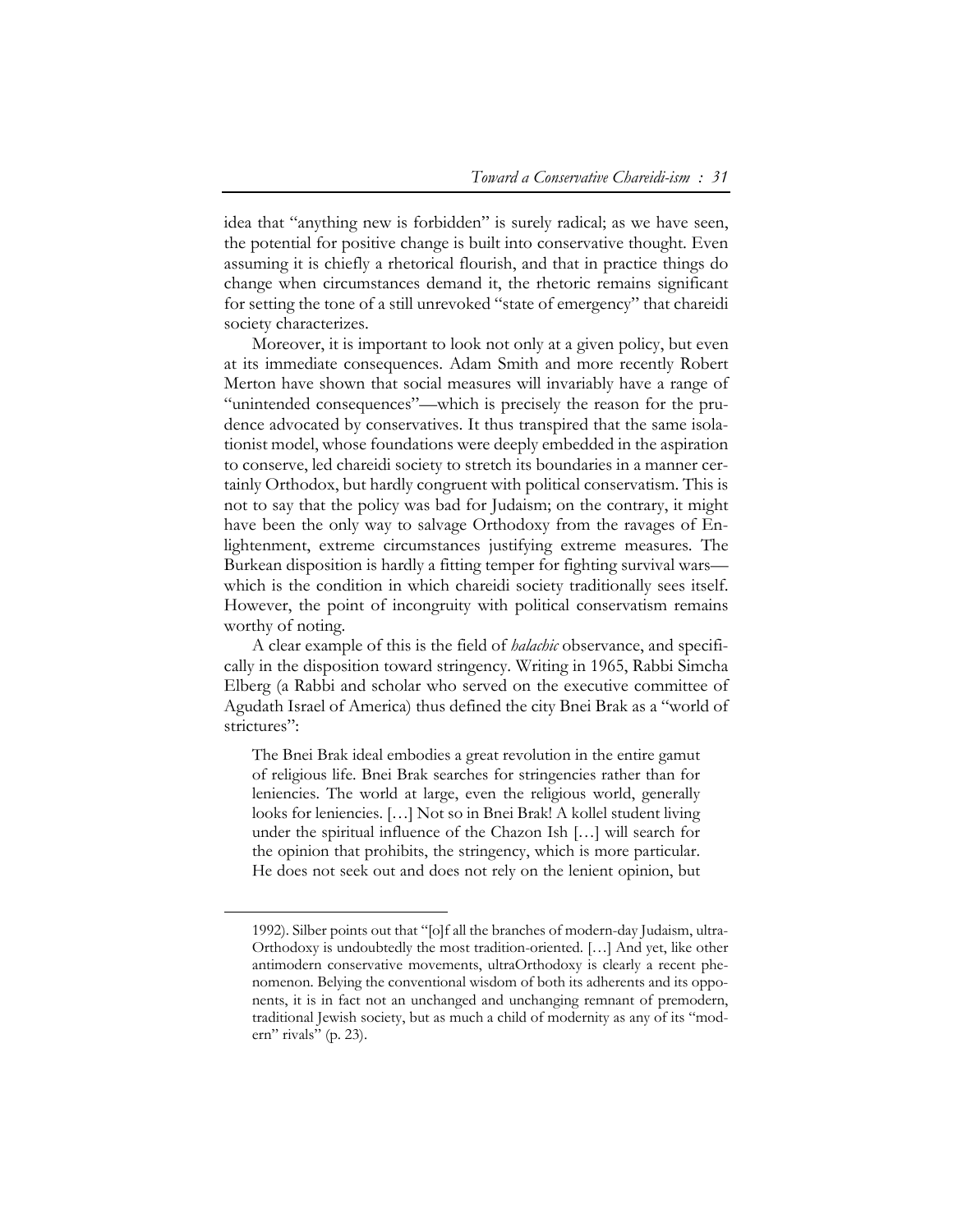rather on those who are stringent. Bnei Brak embodies a totally separate world, a world of the highest ideal of Torah elevation. Before the purity of the ideal, all must bow their heads and lower their stature.35

As Elberg points out, this halachic approach is nothing less than a "great revolution." It seems that a religious fervor and zeal, building on a tendency established by the Chasam Sofer and his disciples, invigorated youth toward creating a "better reality" than that of their forebears. While untraditional to say the least, the attitude also served the important purpose of setting aside chareidi *halachic* practice from that of other religious groups—groups that did not share the chareidi enthusiasm for stringencies, and for which the assumption of a working life made the stringency model harder to realize. Together with a religious fervor, the inclination to stringency can thus be seen as part of the isolationist strategy central to chareidi life.

The exception dedication of chareidi society to Torah study, often to the exclusion of all worldly occupation, expresses the same ideals. Over time, the "learning model" (or "learning society," an expression coined by sociologist Menachem Friedman) became prevalent in the Israel chareidi community—certainly in the *litvish* sector, and to a significant degree even in *chassidish* communities.36 Within this model the vast majority of able boys are directed toward an ideal of full-time Torah study continuing well into adulthood, while girls are trained to be helpmates, acting as breadwinners as well as housewives. This model developed over the first years of the nascent State of Israel, to meet the urgent necessity of rebuilding the Torah world decimated in the Holocaust. In the yeshiva worldview, which draws upon far earlier sources but newly underscores their centrality, Torah institutions are crucial both for creating a Torah leadership of rabbis and educators, and also for the sake of Torah study in and of itself. Torah study not only refines the person occupied in learning it, but is essential even for influencing his environment, and for drawing Divine blessing into the entire world.37 In tandem, a political compromise was struck between chareidi representatives and the government, whereby exemptions from the draft were made contingent on refraining from workforce participation. Given the intense fear of the secularizing effect of army service, fully justified by experience of many, it is hardly surprising

<sup>35</sup> Simcha Elberg, "*Yerushalayim Shel Maalah Ve-Shel Matah*," *Diglenu*, Kislev-Tevet 5725.

<sup>36</sup> See Chaim Zicherman, *Shachor Kachol-Lavan* (Tel Aviv: 2014), pp. 56-64. 37 Based mainly on Rav Chaim Volozhin's *Nefesh Hachaim* (*Shaar* 4).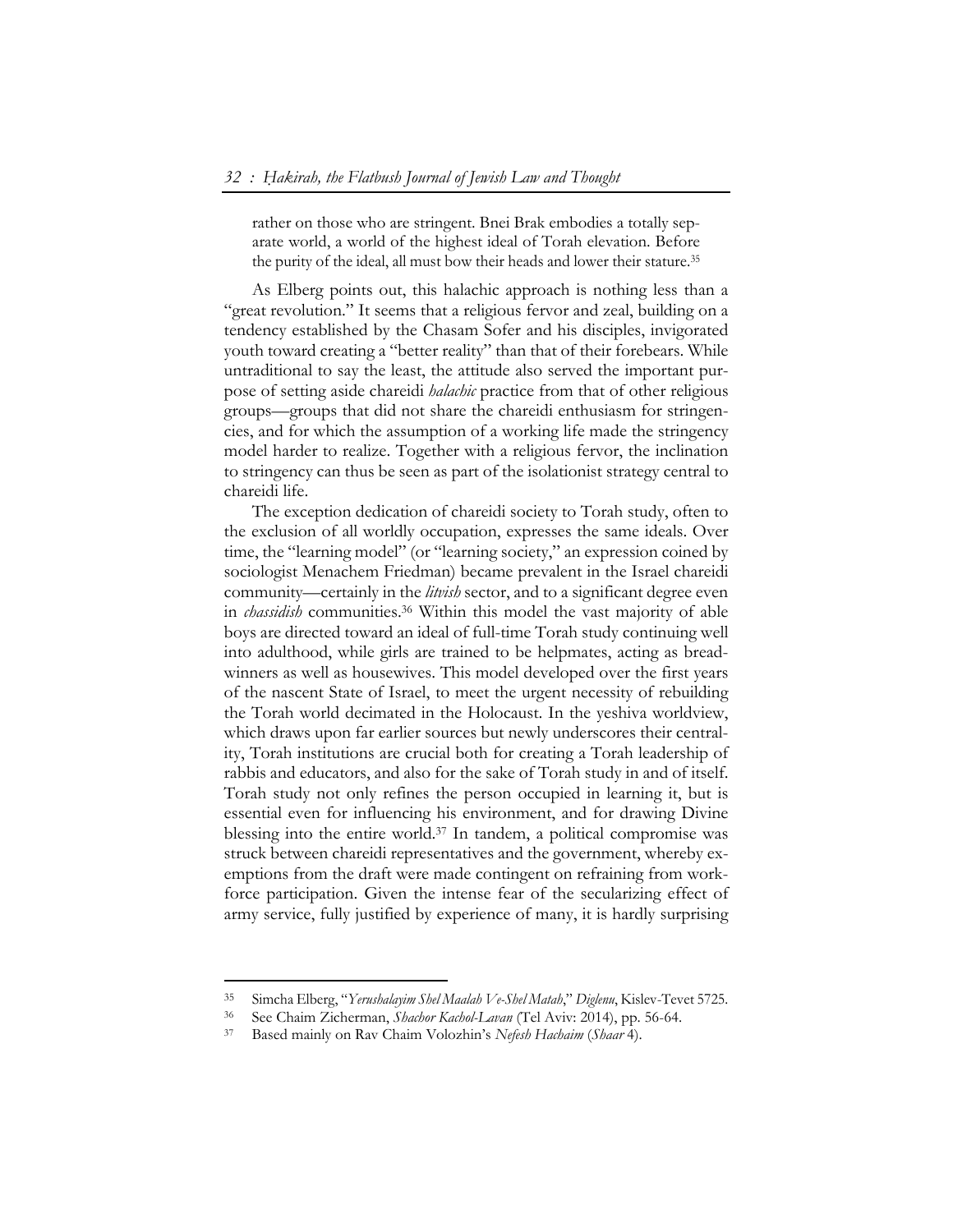that few chareidi men entered the workforce.38 Furthermore, the pioneering chareidi model established a viable alternative to the Zionist pioneers. While the seculars rebuilt the Jewish homeland and re-formed the Jewish ethos, the chareidim rebuilt the decimated *yeshivos* and Torah communities. In the struggle for the hearts of Jewish youth, a simple call to tradition would have been no competition against the electrifying challenge of building the Jewish State after two millennia of exile. The call to rebuild the Torah world was far more effective.

The exponential growth of the model, over just several decades, has been an astounding success. The Slonimer Rebbe described the process as a miracle and wonder:

The matter of the *kollel* students, who have the merit of their Torah being their vocation, is also among the wonders of the generation that is very difficult to understand with common sense—how so revolutionary a change came suddenly to pass, thanks to Hashem, which continues to prosper especially in the past ten to fifteen years, in which the majority of *avreichim* stay in the tent of Torah, and this is the trend for their lives. A person born into this generation cannot correctly evaluate the greatness of the wonder. Only those who knew previous generation stand in amazement, astonished at the wondrous vision that is being realized before our eyes.<sup>39</sup>

Indeed, from personal experience, I can attest to young men, some of them clearly not academically minded, who over the years became Torah scholars and set up homes in which the primary values were *halachah*, kindness and modesty.40 And while circumstances today are much different from those of the early 1950s, it continues to flourish. Indeed, many claim that although the yeshiva world is far larger than any historical precedent knows, the model goes on serving crucial purposes. Not only does it continue to develop Torah scholarship, but it even shields chareidi men from a secular society that might be less ideologically charged, yet remains no less a threat to spiritual wellbeing than Zionist state-building.

But few are the miracles and wonders that fit the conservative mold; and while justified in many ways, necessity does not make the notion of the "learning society" any more consistent with the conservative disposition. The accumulated wisdom of many generations indicates that for

<sup>&</sup>lt;sup>38</sup> There is much more to say about the choice of Israeli chareidi men to refrain from working. See Eli Berman, "Sect, subsidy, and sacrifice: an economist's view of ultra-orthodox Jews," *The Quarterly Journal of Economics* 115:3 (2000) 905-953.

<sup>39</sup> Rav Shalom Noach Berezovsky, *Diglenu*, Nissan 5743. 40 Based on *Micha* 6:8.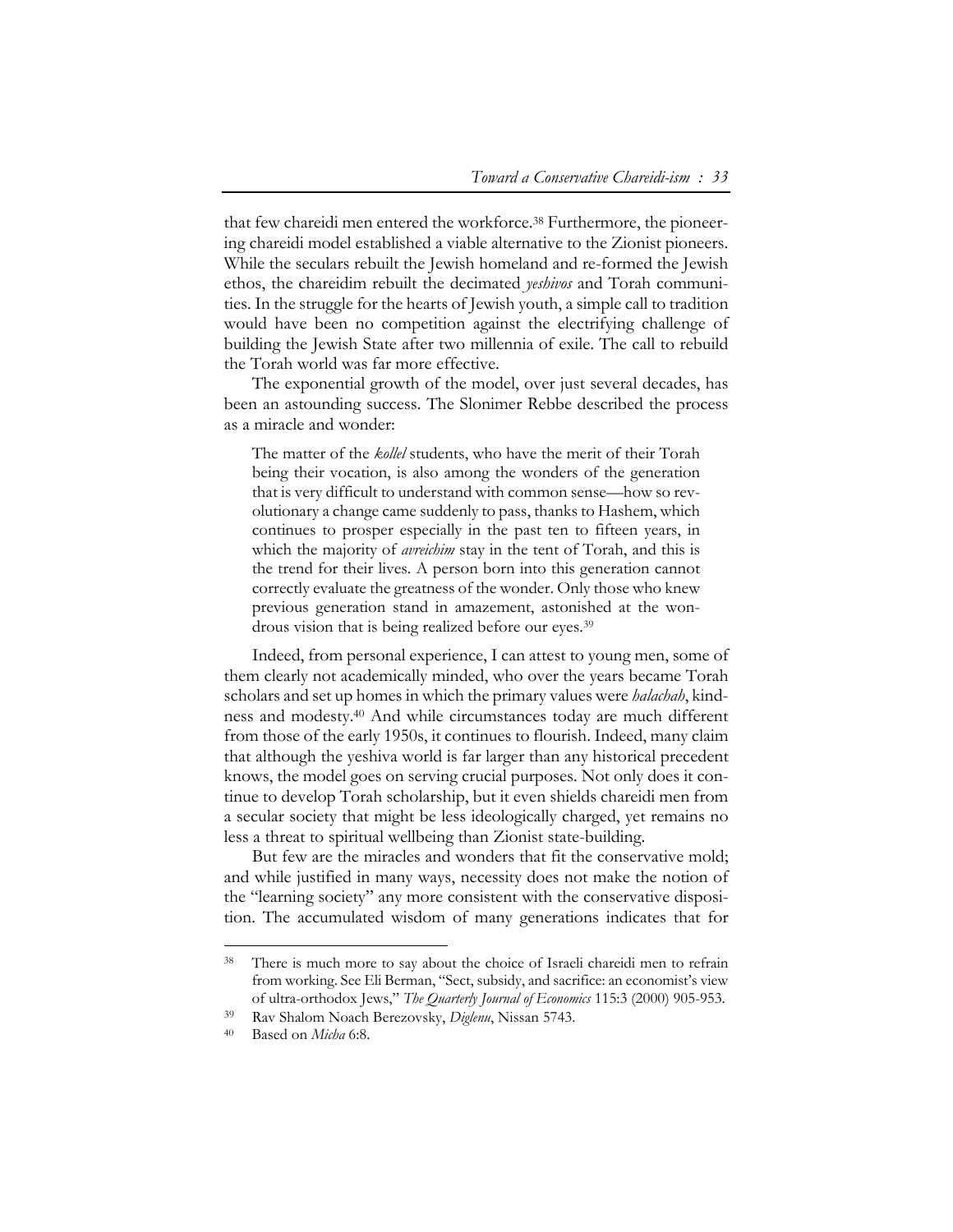most people, and certainly for society in general, a working life is of great importance. A lifelong and exclusive dedication to intellectual pursuit is generally the lot of the few, not of the many.41 Looking at past generations, it comes as little surprise to find that most individuals dedicated the greater part of their day to working jobs, while setting aside whatever time they could for Torah study. The wealthier of them were also able to support great scholars and illustrious institutions of Torah study, in which rabbinic leadership was fostered.

In the early years of the State of Israel, the small size of the chareidi community and the circumstances of the nascent state allowed the great majority of yeshiva graduates to quickly find Torah-related occupations, whether as teachers (yeshiva graduates became Torah teachers for all sectors of Israeli society), as yeshiva heads, as official (state) and non-official rabbis, and as other Torah (and some non-Torah) professionals. Those who excelled in their studies would continue learning for a longer time, and would go on to become the great Torah luminaries of the generation. But as numbers burgeoned and jobs became scarce, the unconventional nature of chareidi society became more pronounced, and the risks of limiting choices of occupation were amplified.

An observation made in the Talmud by the sage Abaye seems germane to this discussion.42 R. Shimon bar Yochai and R. Yishmael famously dispute whether a person should combine Torah study with a worldly occupation, or whether the ideal is to dedicate oneself totally and absolutely to Torah study, and to refrain altogether from worldly activity. Based on the verse "And you shall gather your grain,"43 R. Yishmael maintains that the optimal way for a person to live is to abide by "the way of the land." R. Shimon, however, claims that if Jews were to occupy themselves in worldly occupations, which would inevitably take up the main part of their day, then "what will be with the Torah?" Rather, he advises that one should dedicate himself exclusively to Torah study, while "others" will take care of worldly needs. Reflecting on the dispute, Abaye concludes with a statement culled from empirical observation: "Many followed R. Yishmael and succeeded; many followed R. Shimon bar Yochai and did not succeed." It would be a crude simplification to directly apply

<sup>41</sup> See *Noraos Harav*, Vol. 8 (ed. B. David Schreiber), 1998, pp. 87–8. Rabbi Soloveitchik notes that like other esoteric fields of education, in-depth Torah study at the highest level is "limited to a small group of people who can comprehend the Torah."

<sup>42</sup> *Berachos* 35b.

<sup>43</sup> *Devarim* 11:14.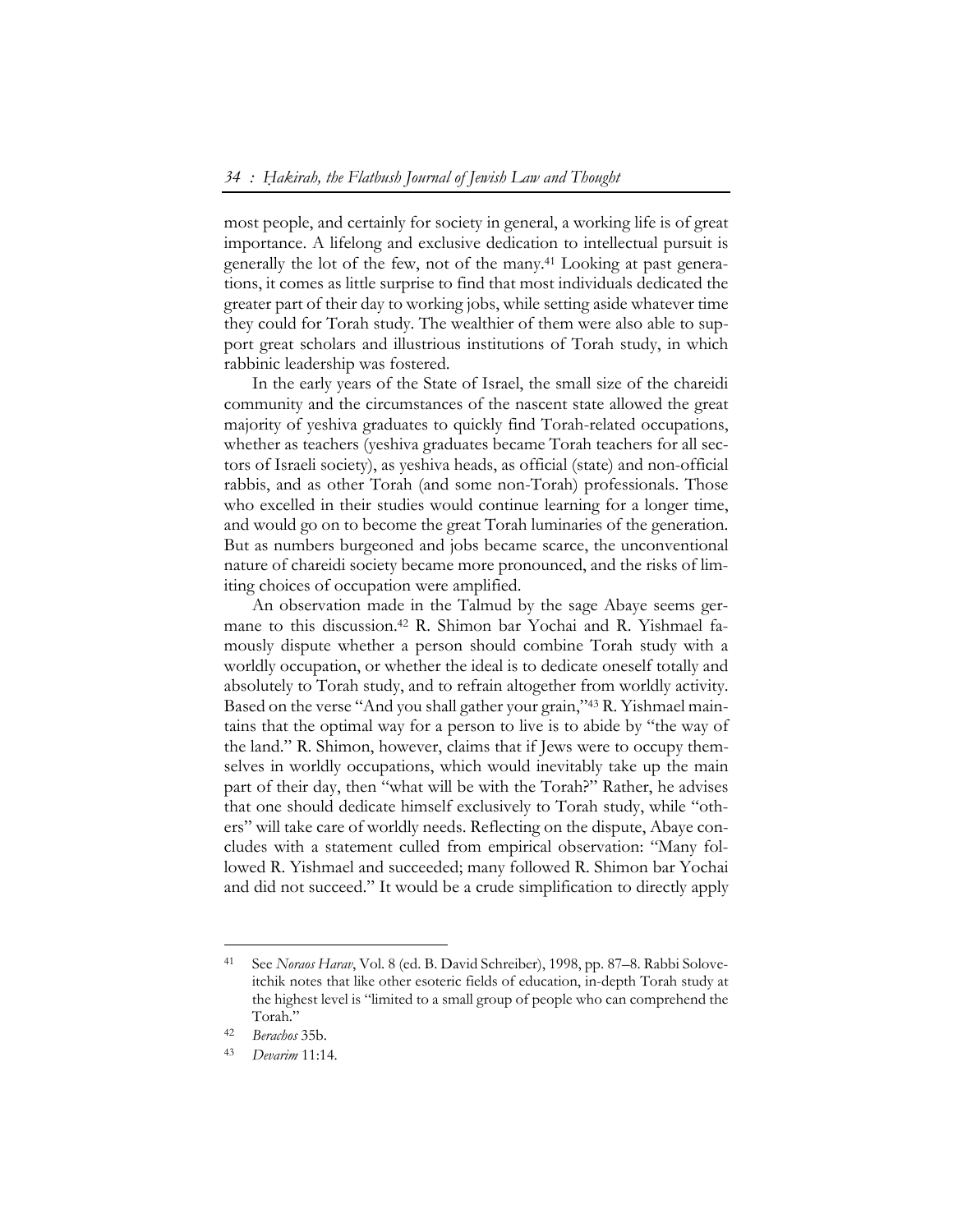the dispute between R. Shimon bar Yochai and R. Yishmael to the modern day; certainly, even those in full-time Torah study today fall far from the worldly detachment advocated by bar Yocai. Yet Abaye's conservative observation, *mutatis mutandis*, remains relevant.

Another indication of the difference between chareidi ultra-Orthodoxy and political conservatism is the redefined role of women. One of the key factors that made the phenomenon of the "learning society" viable was the enthusiasm of young women to wed and financially sustain a Torah scholar. This *modus operandi* was promoted intensively in the Bais Yaakov system as the ideal by which women can earn their share in both this world and the next. Indeed, in a short time, the dream of every normative chareidi girl had become to dedicate her married life to the Torah study of her husband, living the vision of Avraham Yosef Wolf (a disciple of the Chazon Ish and dean, from 1952, of the Bais Yaakov institution in Bnei Brak), who provided his students with a clear-cut formula for a meaningful life. It seems that over time, the idealism of chareidi women, who, relative to men, experience the tension with reality from a distance, has overshadowed even that of men, so that some men are deterred from working by their wives' zeal. As it were, taking the step constitutes a "breach of contract."

While the notion of a woman sustaining her rabbinic husband by going to work was hardly new, its application on a society-wide level was historically unheard of, and involved a reversal of traditional family roles. As noted above, in the early years of the State, Torah-related and internalchareidi jobs were generally available to men who wished to earn an income. But over time these became progressively harder to find, and the dominance of women as the principal breadwinners in the community became more pronounced. Concomitantly, as teaching jobs became scarce, chareidi women began to branch out into a wide array of occupations, from computer engineering to accountancy, and even into law and medicine. This radical change in traditional gender roles, which seems anathema to the conservative disposition, was an easy pill to swallow for chareidi ideologues of the time. For them, the preservation of the Torah community was key, and conservative intuitions could be set aside to accommodate the primary goal.

Like many other movements of the masses, a prominent feature of the nascent model was an inherent tension between parents and children. Menachem Friedman asserts that mothers in the fifties, whose daughters had absorbed the new doctrine at school, "could not understand why … [their] refusal to confirm [their daughters'] marriage to a man who wished to study in 'kollel' not only prevented her from realizing her purpose in life, but even from achieving her 'reward'—the reward of Torah study—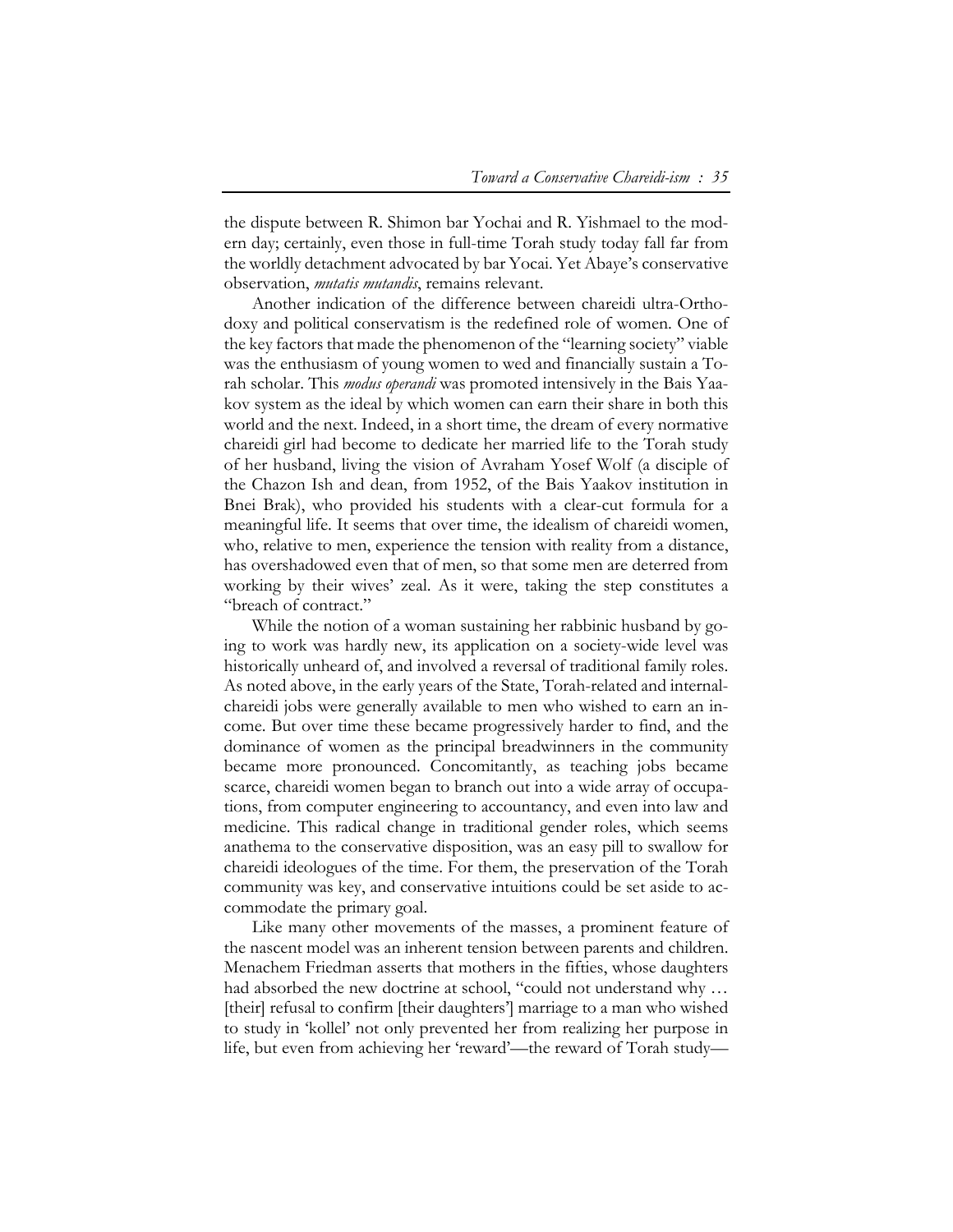for the World to Come."44 Parental skepticism did not dampen children's resolve; it only strengthened it. Moshe Scheinfeld, a noted chareidi ideologue of the period, notes the "remarkable" phenomenon of children who are "more perfected" than their parents, finding completion "between the walls of the holy *yeshivos*, in the ethical discourses of the *Mashgichim* and the lifestyles of the Torah luminaries whom they follow with admiration."45 Scheinfeld claims that parents can only blame themselves—their lukewarm positions concerning *halachic* observance and *hashkafa* (Torah worldview)—for their children's "rebelling against them in their hearts, and urging them to greater perfection, to self-sacrifice and to greater coherency in deed and in worldview." According to Scheinfeld, "today's youth is totally free of the false promises that once held him captive […] Like hundreds of years ago, we find today once more young women whose deepest desire is the merit of a husband for whom Torah is the sole occupation, and they gladly accept upon themselves the yoke of breadwinning."

Returning to the "world of strictures" referred to by Elberg, it is noteworthy that stringencies are predominantly text-based, whether based on an opinion among *halachic* authorities or a novel interpretation that calls for greater stringency. This recalls Haym Soloveitchik's famous essay on contemporary Orthodoxy,46 in which he characterizes the change religious Jewry has undergone as "the new and controlling role that texts now play in contemporary religious life." For Soloveitchik, Jewish tradition a way of life not learned but rather absorbed, transmitted from parents to children and patterned on conduct regularly observed in home and street, synagogue and school—has to a large degree given way to the letter of a written law that overrules the independent status of common practice. He explains that the shift of authority from mimetic tradition to texts has had far-reaching effects, not only altering the nature of religious performance, but also transforming the character and purpose of education, redistributing political power (in non-*chassidic* circles), and redefining the scope of religion in the political arena. My own yeshiva experience certainly dovetails with Soloveitchik's analysis: I recall imploring family members to amend the *viduy* texts in their Yom Kippur prayers, and for several years I even subtly changed the text of *kiddush* for Friday Night to fit the version endorsed by the Vilna Gaon.

Of chareidi society Soloveitchik writes that "[t]he past is cast in the mold of the present, and the current text-society emerges not as a product

<sup>44</sup> Menachem Friedman, *HaChevrah HaChareidis* (Jerusalem, 1991), p. 58. 45 Moshe Sheinfeld, "*VeHeshiv Lev Avos al Banim*," *Diglenu*, Nissan 5714.

<sup>46</sup> Haym Soloveitchik, "Rupture and Reconstruction," *Tradition* 28:4, pp. 64–130.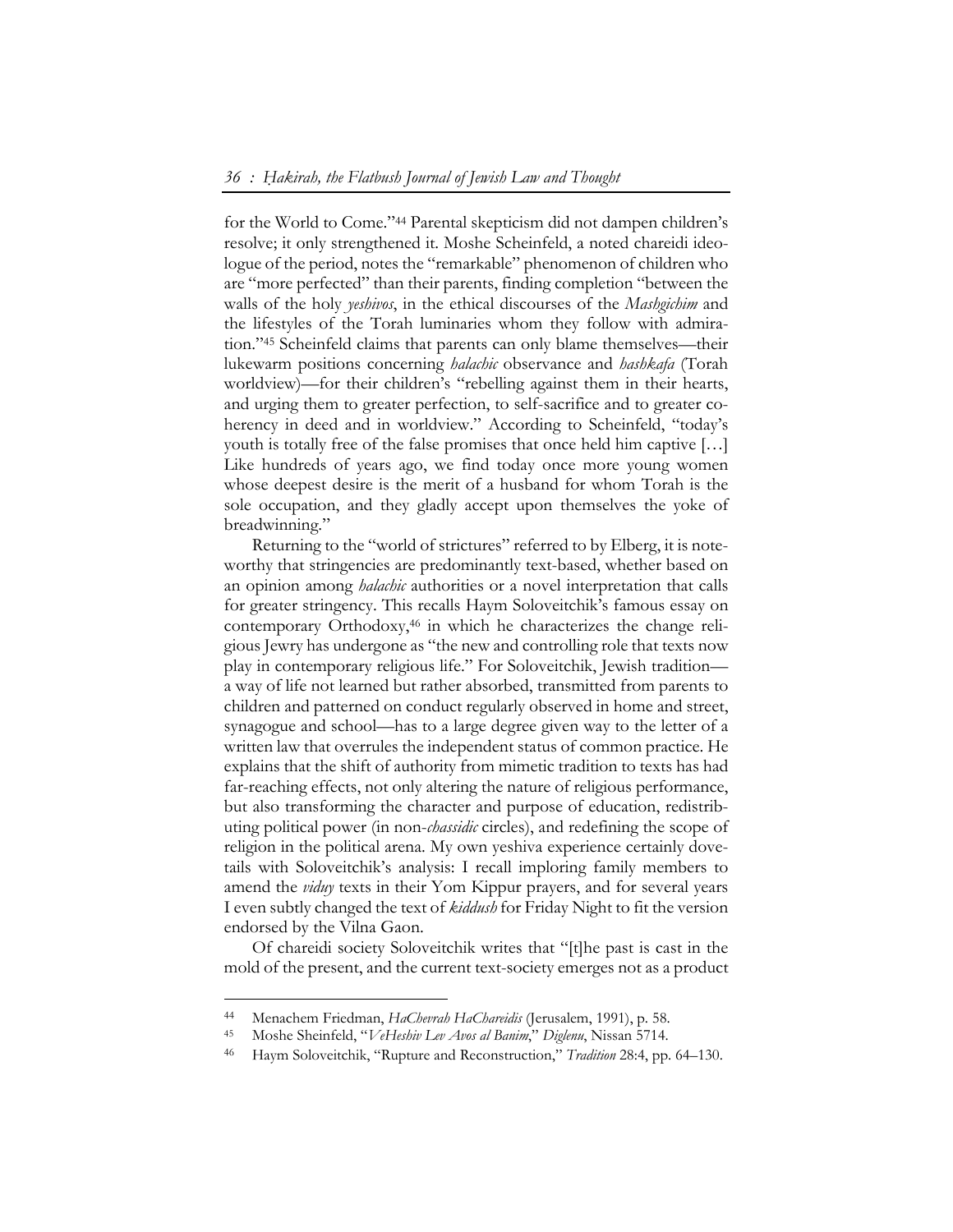of the twin ruptures of migration and acculturation, but as simply an ongoing reflection of the unchanging essence of Jewish history." Reading this passage reminded me of Joseph de Maistre, who pointed out that the most divine institutions are also the most durable. From here de Maistre culled the cynical leadership tip: "If you wish to *conserve* all, *consecrate* all."47 Consecration, of course, calls upon traditional societies to find precedents in the past, hence Soloveitchik's "the past is cast in the mold of the present." This seems especially true of the recently augmented radical factions of chareidi society. The proliferation of leaflets, pamphlets, broadsides and the like on the part of these elements, all of them decrying the threat of "innovations" to the integrity of chareidi society, bear witness to the intensity of the challenges currently faced. But some change, as the Vilna Gaon taught, is at all times necessary: if you cannot improve, your attempt to preserve will also fail, and you are bound to fall. And some change is, indeed, taking place. The question is how much of it is positive; and for our purposes, whether it is of the conservative variety.

## **Opportunity and Challenge**

The entry of thousands of chareidi individuals over the past decade or so into academia, the workforce, and a broadened range of Torah and intellectual pursuits, presents fascinating opportunity alongside significant challenge.

Rabbi Jonathan Sacks has commented (in his 2013 Erasmus Lecture) that withdrawal into protected enclaves by Orthodox Jews might be a powerful strategy, yet it comes at a "price of segregation from—and thus loss of influence on—the world outside." This influence is part of our calling, as defined by Yeshayahu: "This people have I formed for myself; they shall tell My praise"<sup>48</sup>-a praise most clearly heard in Jewish involvement with the broad range of difficult issues that plague human society. But praise of G-d is not only a matter for the "world outside." As noted above, Judaism aims to sanctify life in all its walks, private and public alike. This sanctification is contingent on a preparedness to engage the variety of walks that life offers, raising them to the pinnacle of human achievement by revealing the Divine element latent therein. This sanctification is itself the praise of G-d; it broadcasts the word of G-d that we are charged

<sup>47</sup> Joseph de Maistre, *Essai sur le Principe Générateur des Constitutions Politiques: et des Autres Institutions Humaines* (1828), p. 82. 48 *Yeshayahu* 43:21.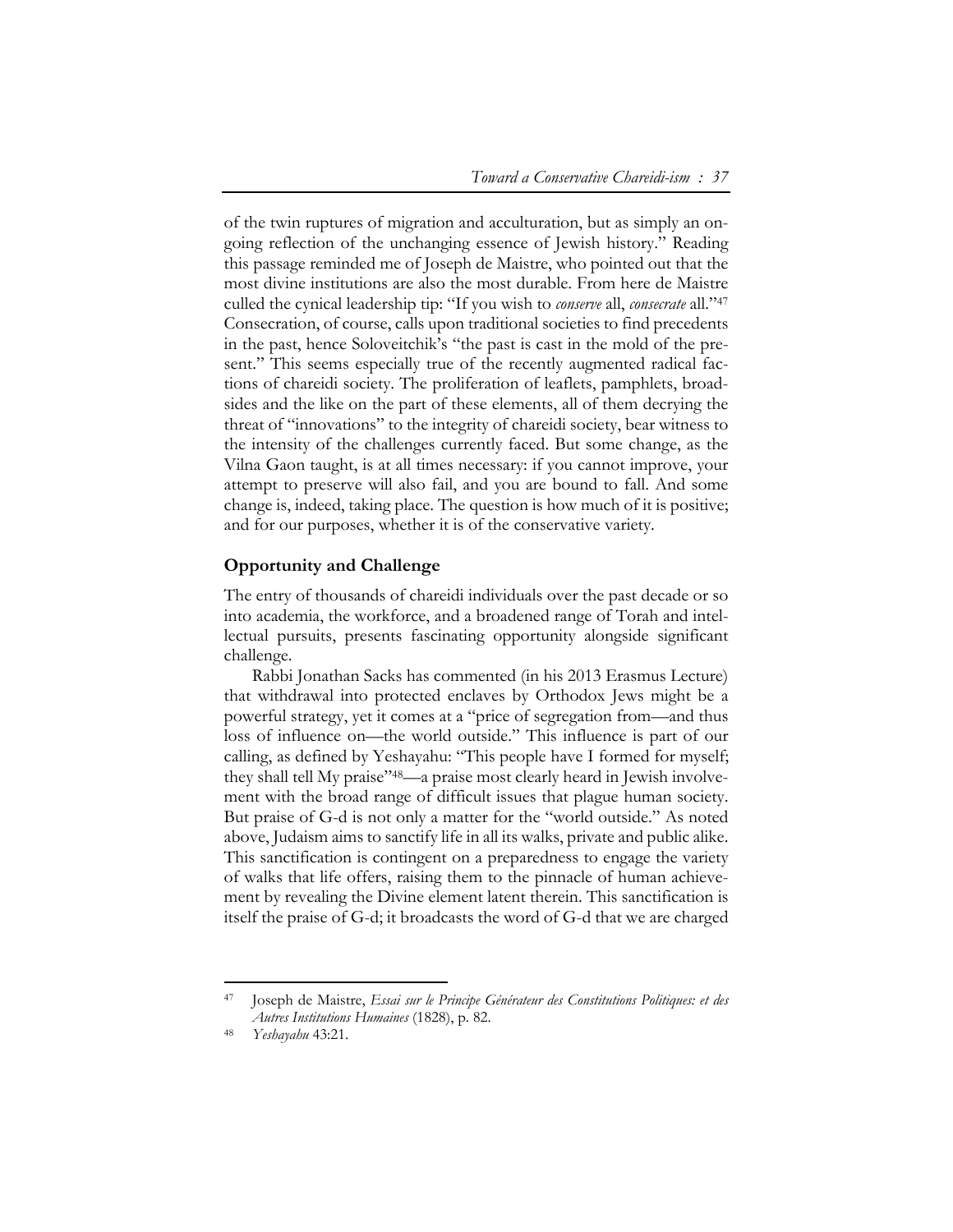with proclaiming.<sup>49</sup>

 $\overline{a}$ 

Today, the Jewish voice is broadcast predominantly via the megaphone of the State of Israel. By largely isolating from matters relating to the State, chareidi society has been prepared to forfeit its potential impact on such diverse areas as jurisprudence, bioethics, technology, national security, academic research, and other areas in which Israel can be a light unto itself and even unto the nations—in favor of protecting the community from spiritual harm. Thus those who are generally seen as most representative of the Jewish tradition—chareidi society—are absent from these and many other fields of policy, thought and research. The entry of chareidi individuals into a new variety of fields can pave the way for projecting a chareidi voice in their respective areas, and for bringing a fresh take to discussions from which they were traditionally absent.

Moreover, the potential of chareidi influence on the Jewish State is of great significance in and of itself. Whether we consider it part of the redemptive process or not, Israel has provided an opportunity for a great proliferation of religious life, both in developing a theoretical structure and in acting it out. What does a Jewish army look like? How does a Jewish foreign ministry function? How should a Jewish State relate to its non-Jewish minorities? How should the Jewish legal system and corpus be developed to enable their function in a real, modern society? These questions and many others, encompassing the full range of state, social and cultural issues, have been a source of inspiration for voluminous writing in the religious-Zionist community, as well as for practices that have grown out of those writings. Doubtless the chareidi community, with its profound talent pool in Torah erudition, could make a deep contribution to this literature. While its voice has hitherto been virtually absent,<sup>50</sup> this is possibly set to change.<sup>51</sup>

<sup>49</sup> See, for instance, *Yeshayahu* 40:26: "Raise your eyes and look to the heavens: Who created all these? He who brings out the starry host by number, and calls each of them by name. Because of his great power and mighty strength, not one of them is missing."<br>
<sup>50</sup> A rare exception is a three-volume work of Rav Eliezer Waldenberg entitled

*Hilchos Hamedinah*, published in 1952. Unfortunately, some family members perceived the publication as being denigrating to the author and his family, and

therefore ensure it remains out of print.<br>
<sup>51</sup> It is noteworthy that in recent times, specifically chareidi politicians have been at the front of the fight for the sake of Shabbos in the public domain, and other struggles over the religious nature of the Jewish state—a place that used to be charge of religious-Zionist politics. It seems that this is predominantly in reaction to popular opinion concerning the role of the chareidi community in greater Israel. For instance, prominent Israeli politician Yair Lapid recently claimed that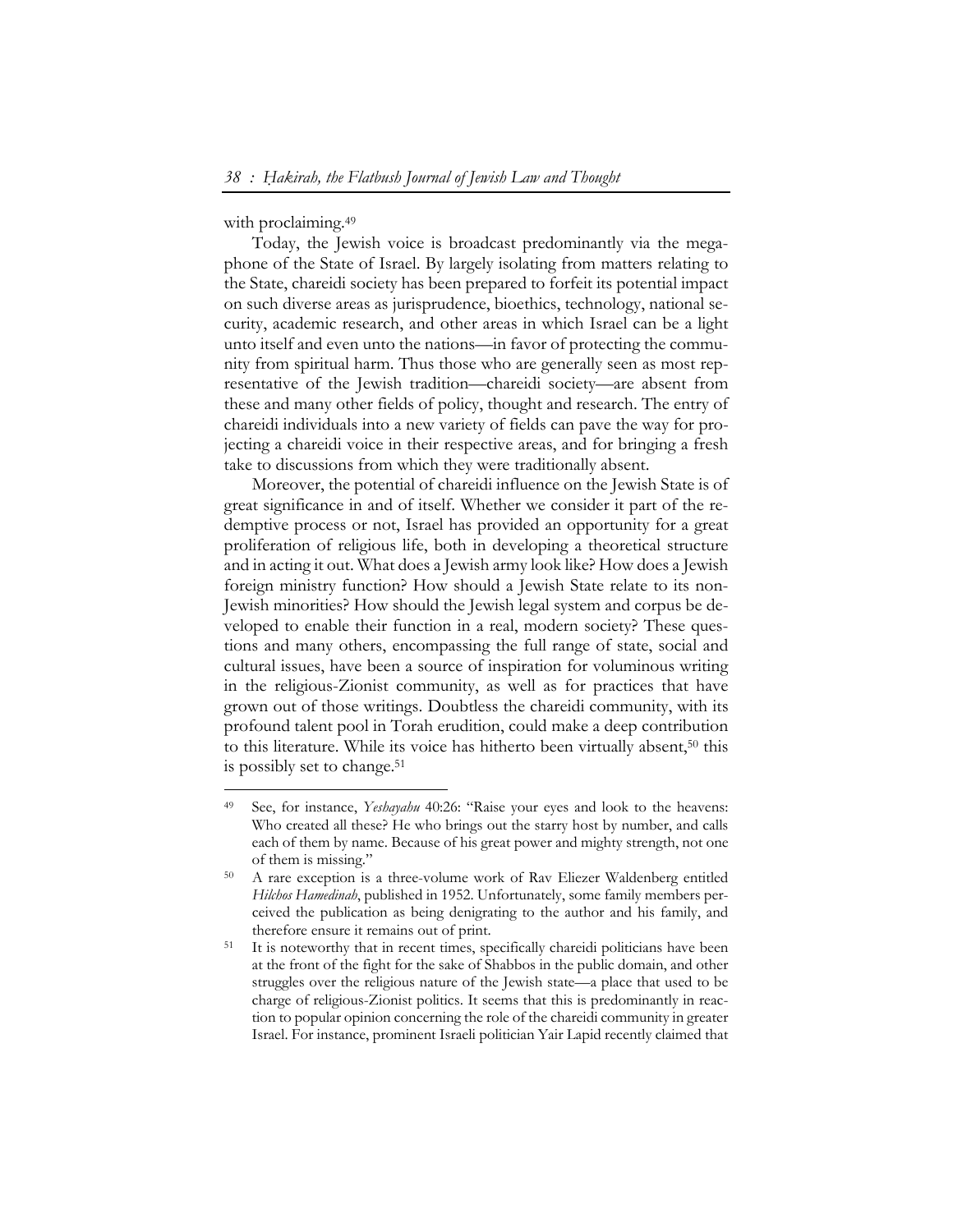In the realm of Torah study, too, the fairly narrow curriculum of classic chareidi education (for children and adults alike) has not encouraged in-depth study of Bible, Jewish philosophy and thought, *midrash*, *halachah*, ethics, and other areas and methodologies of Torah study. This, too, has seen fascinating developments of late, including the formation of chareidi study groups and even *kollelim* focusing on Tanach, Jewish thought, and more.

Developments within Israeli chareidi society trace out the possibility for a more "conservative" chareidi model—not in the religious sense, but in the political one. As more individuals enter the workforce, with many rising above the poverty line and some become affluent and engaging in philanthropy, the entire social model will become more sustainable. Broader choices of occupation will lessen the burden that many experience, and while a return to the kitchen is hardly in the cards, the chareidi superwoman will become a matter of choice rather than inevitable necessity. The chareidi voice will be heard on a range of contemporary policy issues related to Israel and the Jewish world, and will become part of the broader conversation that defines civic life. And chareidi *halachic* authorities, while remaining aloof and above the fray of general society, will issue rulings that relate to the entire gamut of everyday life in all its richness.52 To use the aforementioned words of Rav Shagar, chareidi society will continue to maintain "an environment appropriate for holiness," will represent "the absolute, and express the connection to the past and the realization of the Divine will in the present," while being fully "aware of the changes taking place within it, in line with the social changes."53

The positive realization of these developments hinges on an important and challenging condition: that those chareidi individuals heading toward deeper integration with broader society should retain their chareidi identity, and uphold chareidi values. And this, in turn, depends on their possessing a specifically conservative disposition, one that tends to the traditional rather than the radical, the moderate rather than the extreme.

This has not necessarily been the case. Experience shows that many chareidi "integrators" tend to become chareidi "reformers," to engage in deep and sometimes fierce critique of chareidi society, and to gravitate toward new and independent communities and institutions detached from

the political deal that had been brokered over the Western Wall fell through because of pressure from chareidi websites, which both reflect and seek to influence public opinion (see http://www.kikar.co.il/212933.html; accessed

<sup>18.7.2017). 52</sup> The impressive *teshuvos* of Rav Asher Weiss, *shlita*, are good examples of an early realization of this vision.<br><sup>53</sup> *Supra*, text adjacent to footnote 28.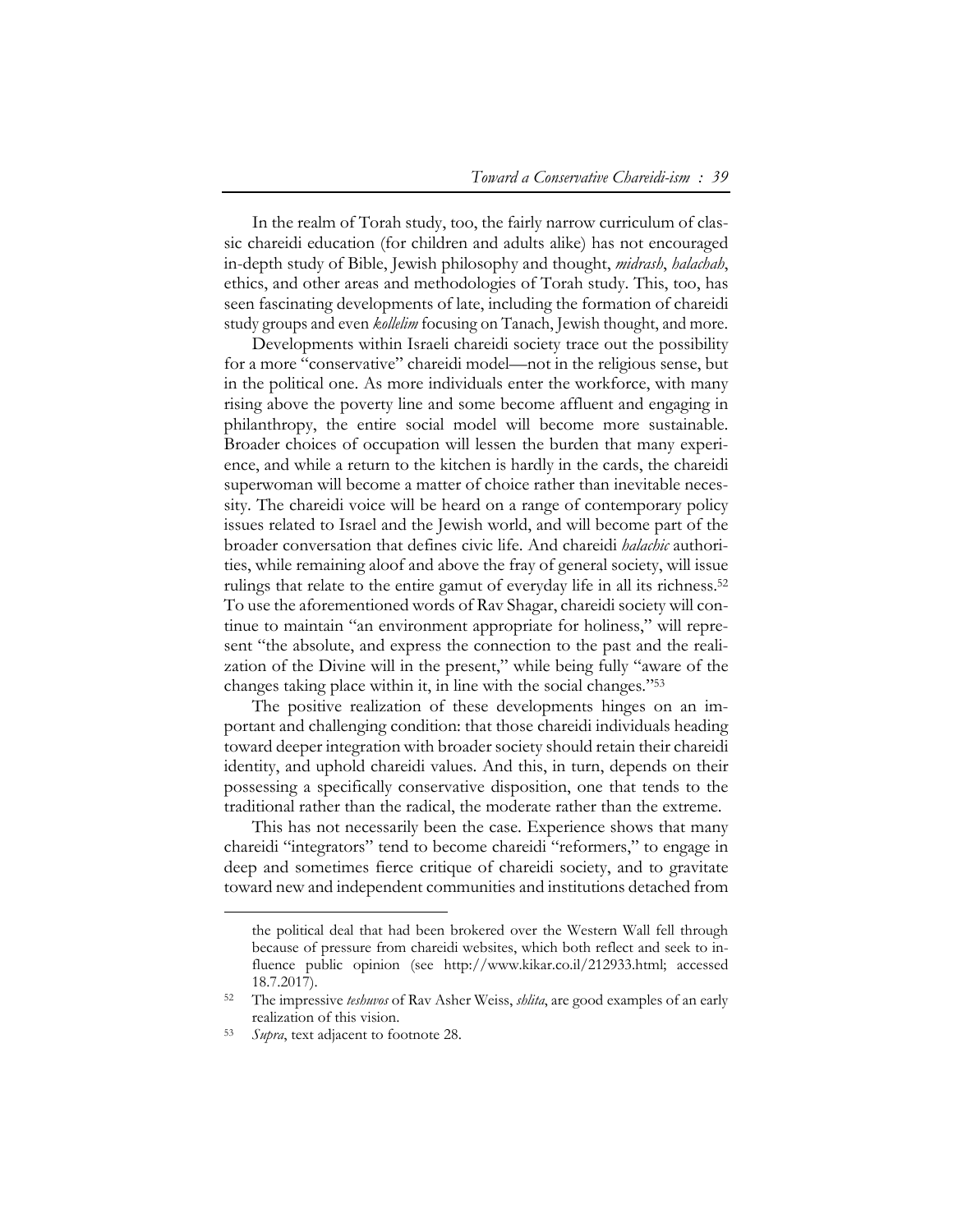the chareidi mainstream.54 Free of chareidi politics, they also tend to lean Left, sometimes even adopting the extreme language of progressive ideology and applying it to the chareidi context.55 But constructive change is unlikely to come from this corner; and a Chareidi Spring is just as implausible as it would be disastrous.

What we seem to have then is a slightly paradoxical situation, in which a move toward a conservative chareidi model is contingent on the conservatism of chareidi individuals, whose environment and education have always been fairly radical. Recalling the fashioning of the original tongs (for "tongs are made of tongs"),<sup>56</sup> this is no simple feat.

Chareidi society is "extreme" by definition and by design. It is extreme in its punctilious *halachic* approach, its dedication to Torah study, its isolationism, its dress code, its leadership model, its family and community models, and so on. The *Chazon Ish* explained to his disciple R. Shlomo Cohen that his staunch objection to the Mizrahi movement was precisely on account of its moderation or mediocrity (*beinonius*). More accurately, he considered the Mizrahi to have made mediocrity into a way of life,<sup>57</sup> and held that while not everybody can live a life of extremism, there is nothing more pathetic than those who scorn it.58 Thus on the one hand, retaining a chareidi identity means retaining chareidi extremism. This does not necessarily require staying in *kollel* indefinitely. Dedicating two hours a day to Torah study, in the early morning or late night, is also pretty extreme. It does mean a retention of enthusiasm for the special breed of religious excellence that chareidi life represents, even as some individuals will find themselves in the hallways of academia or spending long office hours at a day job.<sup>59</sup> Of course, not all members of chareidi society share

<sup>&</sup>lt;sup>54</sup> The most prominent example is the chareidi Facebook world (see, for instance, The Torah Hub group: https://goo.gl/MwHDCV).<br>
<sup>55</sup> For example, in April of 2017 I established, together with some peers, a chareidi

Internet journal by the name of *Tzarich Iyun*, as a platform for in-depth writing and conversation on issues near and dear to the chareidi world. The most surprising reaction I received was from the chareidi Left (for want of a better label), whose adherents claimed that if we haven't "liberated the chareidi woman" and "cleansed discrimination from chareidi institutions," then the entire endeavor loses its right to exist. Providing a worthy response to the chareidi thirst for high level reading was far from being enough. 56 See *Mishnah*, *Avos* 5:6. 57 Moshe Sheinfeld, "Yalkut Daas Torah Me'es Gedolei Hador Ha'acharon," in

Rav Elchanan Wasserman, *Ikvesa Demeshicha* (5749), pp. 35-36.<br><sup>58</sup> *Iggros Chazon Ish*, Vol. 3, Letter 61.<br><sup>59</sup> For an elaboration on the principle of religious excellence in chareidi society,

see my recent article, "Toward a Chareidi Middle Class," *Tzarich Iyun* (3rd Sivan 5777) (https://goo.gl/4U93vw; accessed 10.7.2017).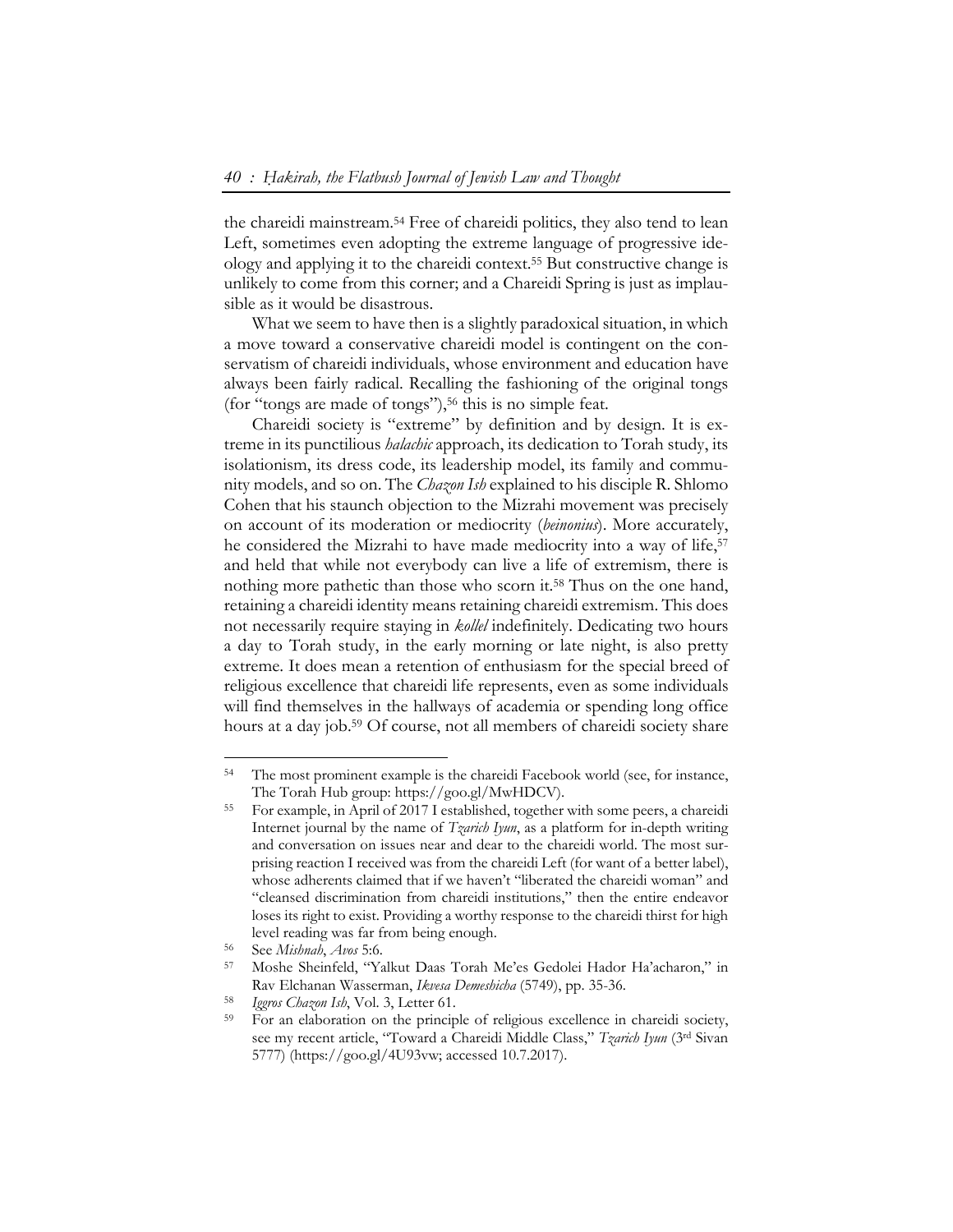this religious fervor; but the identity of those in *kollel* is secure by their sociological belonging, which is not true of those outside.

But religious extremism does not have to morph into political radicalism. It is possible to retain religious extremism, while adopting a political conservatism characterized by "a disposition to preserve and an ability to improve." Doing so will actually embody a certain return to tradition, a "Jewish conservatism" that combines civic involvement with a healthy distance from secular culture, personal advancement with community commitment, and modern living with deep devotion to Torah and *mitzvos*. This seems to be the challenge at hand.

In meeting the challenge, an essential quality that will be that of *yiras shamiayim*, fear of heaven. Chareidim following a track of greater integration in Israeli society cannot rely on the social framework of traditional chareidi society for upholding their religious praxis. In truth, nobody can—at least nobody who wants his actions to be infused with religious meaning. But while the mainstream chareidi individual has a strong safety net to fall into, this cannot be said for the "integrator," who also faces religious challenges for which his insular education often leaves him unprepared. Cultivating an inner religious conviction among those seeking greater integration, expressed outwardly in terms of punctilious mitzvah observance and a continued dedication to Torah study, $60$  is therefore an essential part of the challenge.<sup>61</sup> Given this conviction, those making the journey toward civic participation will find it easier to separate between the religious extremes of chareidi society and political conservatism. There is no reason why a person radical in his *yiras shamayim* should also be a political radical.

Echoing Moshe Scheinfeld's call for a youthful rebellion of children against parents, the call of those traversing this route will be for transition from youth to adulthood, from a narrow fixation on rebuilding and consolidating to a broader sense of responsibility that combines the elevated principles of chareidi life with an earthly citizenship. As the pioneering spirit of Scheinfeld's day settles, they will demonstrate that the unprecedented achievements of chareidi society can reach beyond the "state of

<sup>60</sup> An important effort in this field in the *Achvat Torah* project, which has established several purpose-made Torah study environments for working chareidi men. In terms of the broader Israeli awareness, however, the idea of combining a deep and dedicated chareidi identity with a deep civil involvement remains undeveloped. 61 The important educational issues this challenge raises are, of course, beyond the

scope of this article.